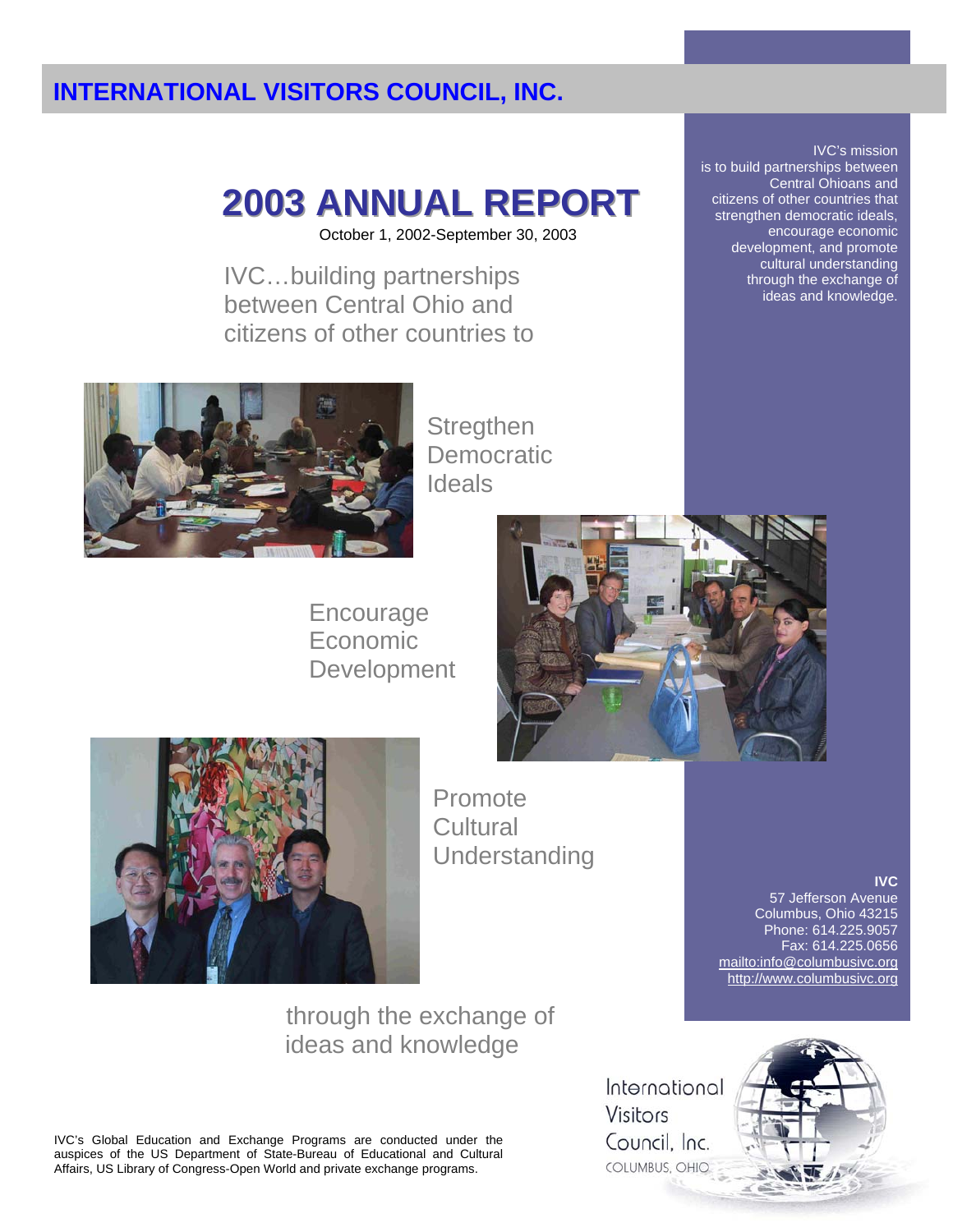Kevin R. Webb Executive Director

Leila Bradaschia Program Director

German Trejo-Caballero Director of Community **Relations** 

Lois Day Volunteer Data Entry **Coordinator** 

#### **INTERNS**

Elizabeth Berman **OSU** 

Rosemary Blackburn-**Smith** 

Eastmoor Academy Pamela Block

OSU

Ricky Cook Columbus Alternative

Carla Dean **OSU** 

Maria DeCambra **OSU** 

Sergey Gorbatov Ohio Dominican

Josh Linden Columbus Alternative

Marilena Marchetti **OSU** 

Archana Palaniappan **OSU** 

Nicholas Ponder **OSU** 

Stephanie Sams Capital University

Sarah Schafer **OSU** 

Rebecca Smith OSU

Lindsay Wilson **OSU** 

Veronica Yoo **OSU** 

**STAFF** September 30, 2003

IVC's volunteer Citizen Diplomats—our volunteer home and professional hosts—welcomed 166 international visitors on 34 different programs, representing 48 different countries from Albania to Zambia. These U.S. Department of State and U.S. Library of Congress sponsored visitors are emerging leaders in the fields, selected by US Embassies to come to the United States to meet with their professional counterparts to share ideas and knowledge. **BOARD OF TRUSTEES**

We would like to offer a special thanks to the generous Central Ohio community, which hosted visitors at: 37 cultural events, 39 professional internships, 147 occasions of home hospitality, 159 professional counterpart meetings, and 1,592 overnight home stays!

Early in the year, IVC bid a fond farewell to long-time staff members Dottie Davda and Steve Baker. On behalf of IVCs Board of Trustees and volunteers, we wish thank Dottie and Steve for all of their hard work over the years and to wish them luck in their future endeavors. A past IVC intern, Leila Bradaschia, joined the staff as Program Director in January 2003, and has been doing an outstanding job overseeing the implementation of IVC's programs. German Trejo-Caballero also joined the staff on a short-term basis helping develop new promotional materials for the organization. Thank you to German for raising the awareness of IVC in the community. Special thanks also to the numerous volunteers and interns who assisted us in the office over this past year. Without their support IVC could not complete the vital work of building partnerships between Central Ohio and the World! Finally, thank you to the Board members who provided strategic direction and leadership for the organization to help us move forward.

As we look ahead to 2004, it should prove to be another interesting year as IVC continues to serve Central Ohio helping to strengthen democratic ideals, encourage economic development and promote cultural understanding in our community and abroad.

Best wishes,

Robert L. Queen Kevin R. Webb President **Executive Director** 

Robert L. Queen *Kevin R. Webb*

#### IVC's mission

is to build partnerships between Central Ohioans and citizens of other countries that strengthen democratic ideals, encourage economic development, and promote cultural understanding through the exchange of ideas and knowledge.

Robert Queen, President Barcy McNeal, Vice President Phyllis Duryee, Secretary Jim May Treasurer Vasil Babamov, PhD Maggie Gilmore\* Sen. David Goodman\*\* Jerry Ladman, PhD Joe Mas\*\* Chris McGovern\* Palmer McNeal Craig Mohre Doug Priesse\*\* Shalendra Porwal Mike Rankin Annette Trembly David Varda\*\* Sam Vogel\*\* Pieter Wykoff\*

\* Term ended in 2003. \*\* Term started in Oct. 2003.

#### **IVC**

57 Jefferson Avenue Columbus, Ohio 43215 Phone: 614.225.9057 Fax: 614.225.0656 mailto:info@columbusivc.org http://www.columbusivc.org

International Visitors Council. Inc. COLUMBUS, OHIO

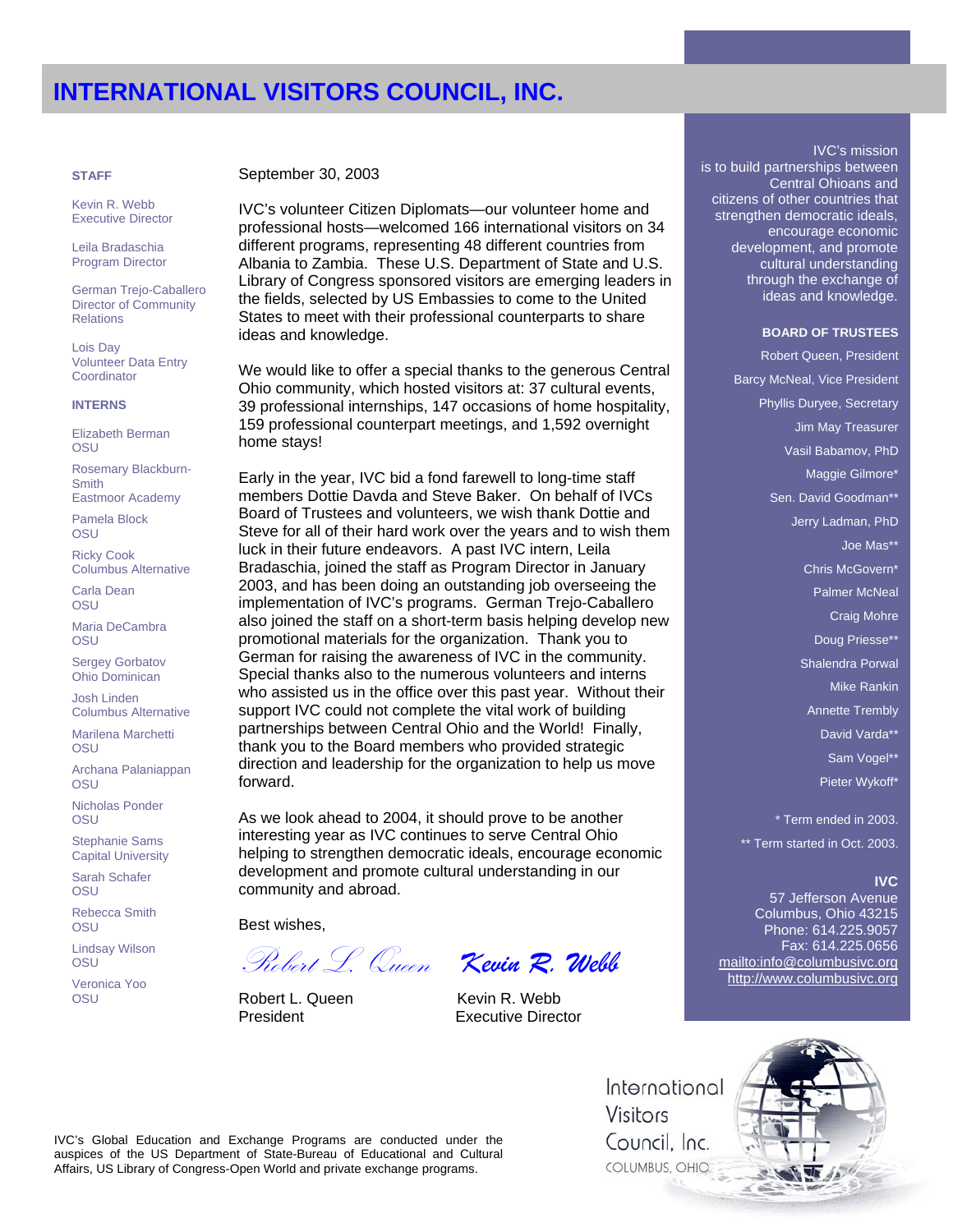

#### **BAHRAIN**

#### **PARTICIPANTS**

**Mr. Khaldoon Ali ABUHUSSAIN Architect** Ministry of Justice

**Mr. Mansoor Mohamed SARHAN** Director of Public Libraries Ministry of Education

**Ms. Hayam AL-SIDDIQI**  Assistant to Head of Library Systems Division University of Bahrain

## **Library Design and Administration**

**October 12 - 16, 2002** 

Mr. Abuhussain, Mr. Sarhan, and Ms. Hayam Mohamed Al-Siddiqi traveled to Central Ohio October 12 –16, 2002 to observe all managerial aspects of public and academic libraries, specifically the study of architecture, operational systems management, and security issues. Before reaching Central Ohio, the group will first travel to Washington D.C. This program is being sponsored by the U.S. Department of State and coordinated locally by the International Visitors' Council.

The Kingdom of Bahrain is creating a national library and convention center that would serve as an advanced center for study and research. The group will meet with a variety of public and academic libraries that integrate information technology and collection management.

### **Program Objectives:**

While in the U.S., our distinguished guests examined the following topics:

- ♦ Information technology and collection management of public and academic libraries
- ♦ Study of architecture, including physical plants, facility development and operations, and security
- Archiving system of American libraries
- Operational management of American libraries
- Human resources in a library, including qualifications, training procedures, and required skills for research staff

#### IVC's mission is to build partnerships between Central Ohioans and citizens of other countries that strengthen democratic ideals, encourage economic development, and promote cultural understanding through the exchange of ideas and knowledge.

## **Background:** PROGRAM **PROGRAM HIGHLIGHTS**

Ohio Public Library Information Network

URS Corporation

**Ohio State University Library** 

Design Group Inc.

Burhan Ocal and the Istanbul Oriental **Ensemble** 

### **IVC**

57 Jefferson Avenue Columbus, Ohio 43215 Phone: 614.225.9057 Fax: 614.225.0656 mailto:info@columbusivc.org http://www.columbusivc.org



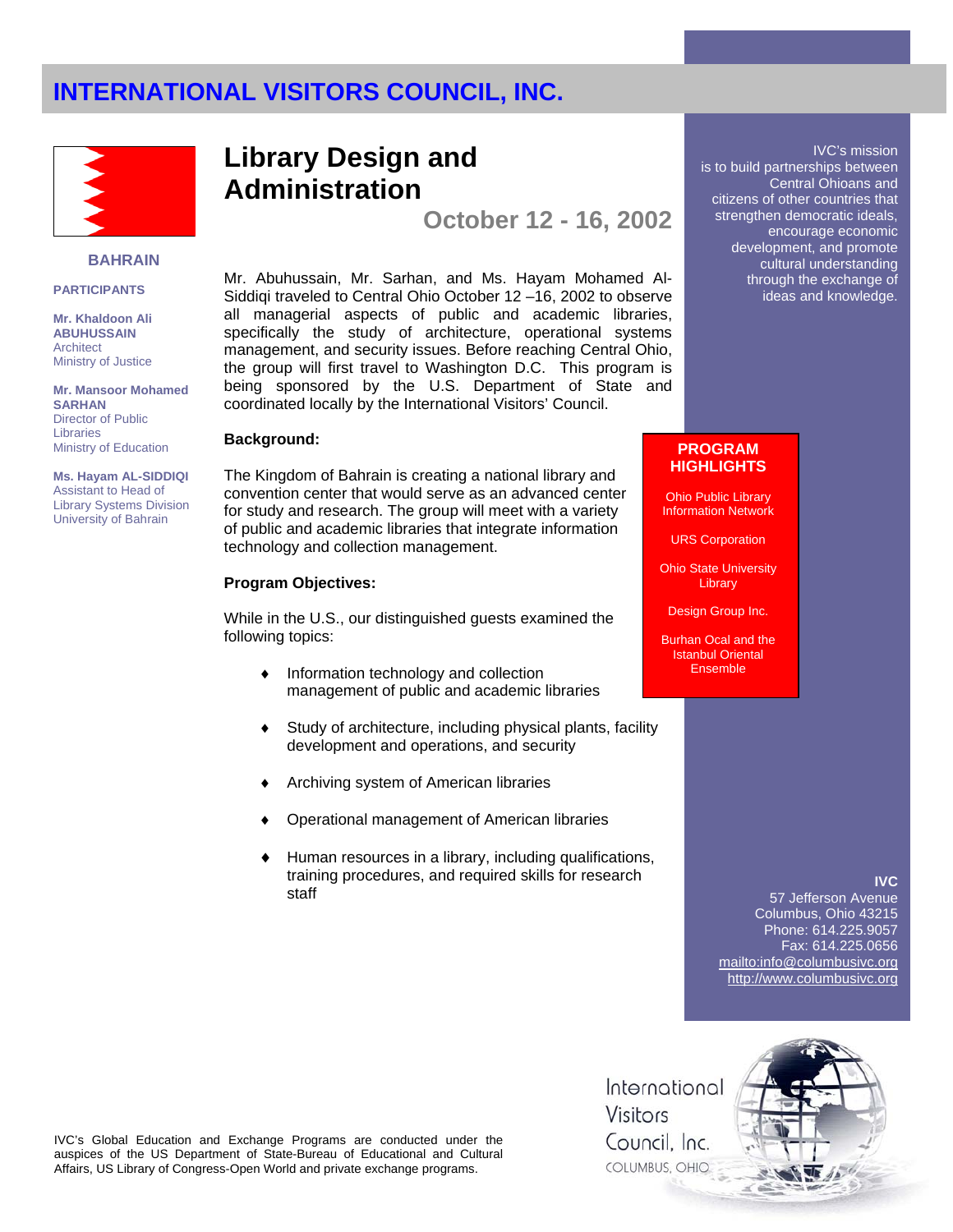

## **AFRICA**

#### **PARTICIPANTS**

**Burkina Faso** Mrs. Alidiata KAMBOU PALENFO

Vice Principal, Lycee Ouezzin Coulibaly

**Republic of Chad** Dr. Alphonse Ngaleandji **NGAREYASSE** Psychologist/Clinician

**Republic of Cameroon** Mr. Stephane SOFO Community Development Officer, UNFPA Reproductive Health Project

**Republic of Côte d'Ivoire** President, Ivorian Network Activities Coordinator Anti-AIDS Committee

#### **Democratic Republic of the Congo**

Mr. Benjamin MUMA MAKIALA Assistant in charge of HIV/AIDS, AMO-CONGO HIV Issues Consultant, **UNICEF** 

**Democratic Republic of the Congo**  Ms. Bibiche MVUMBI LUZOLO

Commercial Sex Workers' Project Manager, PSI-Congo

**Eritrea** 

Mrs. Semira Ibrahim AHMED Executive Secretary to the Chairperson of the National Union of Eritrean Youth and **Students** 

## **Educating Youth About HIV/AIDS October 20 - 23, 2002**

**Republic of Kenya** Ms. Nazlin Omar RAJPUT International Islamic Advisor on HIV/AIDS Network Advisor, IQRA Broadcast

**Republic of Namibia** Mr. Mavara Wensel **SHIKONGO** Manage*r*, Kavango Cleaning Services

**Republic of Rwanda** Mr. Jean Basa NGABO Nursing School Director,

**Sierra Leone**  Mr. Patrick A. FATOMA

Ruhengeri

Research and Human Rights Officer, Center for Coordination of Youth Activities (CCYA)

**Kingdom of Swaziland** Ms. Khawulile MAGAGULA Director, Schools Health and Population Education (SHAPE)

**United Republic of Tanzania**  Mr. Jacob William KAHEMELE Acting Provincial Officer, Anglican Church of Tanzania

**United Republic of Tanzania** 

Mrs. Mayasa Bashekh MIKIDADI Teacher, Ushindi Primary **School** Republic of Zambia Ms. Mary Mulaula LUNGU Principal Curriculum Specialist – Sciences, Curriculum Development

**Republic of Zimbabwe** Mr. Meck SIBANDA Youth Co-Coordinator, Sikhethimpilo Training **Center** 

This program was designed to supply accurate and practical information,

encourage dialogues that can lead to linkage, demonstrate best practices, and share research findings. The program provided training experiences, educational models, and teaching materials and curricula that have proven effective in the U.S.

Participants from the various countries have experienced the struggle with HIV/AIDS in different ways and each person brought a unique perspective on the pandemic that has devastated populations and torn the social fabric of nearly all sub-Saharan countries. At the conclusion of the program, the participants gained: a greater understanding of the disease, treatments, terminology, prevention methods and risk factors; institutional and individual contacts with U.S. experts and practitioners that will lead to the establishment of linkages and sharing of resources; knowledge of success stories and other positive outcomes won by coalitions, organizations and individuals working alone or in concert.

While in Central Ohio, the participants met with the HIV/AIDS coordinator for the American Red Cross's Central Ohio Chapter, representatives for Children's Hospital, the Columbus AIDS task force, and representatives from Huckleberry House. They also got the chance to see *Lobby Hero* at the Contemporary American Theatre Company.

IVC's mission

is to build partnerships between Central Ohioans and citizens of other countries that strengthen democratic ideals, encourage economic development, and promote cultural understanding through the exchange of ideas and knowledge.

### **PROGRAM HIGHLIGHTS**

American Red Cross of Central Ohio

Children's Hospital

Columbus AIDS Task Force

Huckleberry House

Contemporary American Theatre Company

### **IVC**

57 Jefferson Avenue Columbus, Ohio 43215 Phone: 614.225.9057 Fax: 614.225.0656 mailto:info@columbusivc.org http://www.columbusivc.org

IVC's Global Education and Exchange Programs are conducted under the auspices of the US Department of State-Bureau of Educational and Cultural Affairs, US Library of Congress-Open World and private exchange programs.

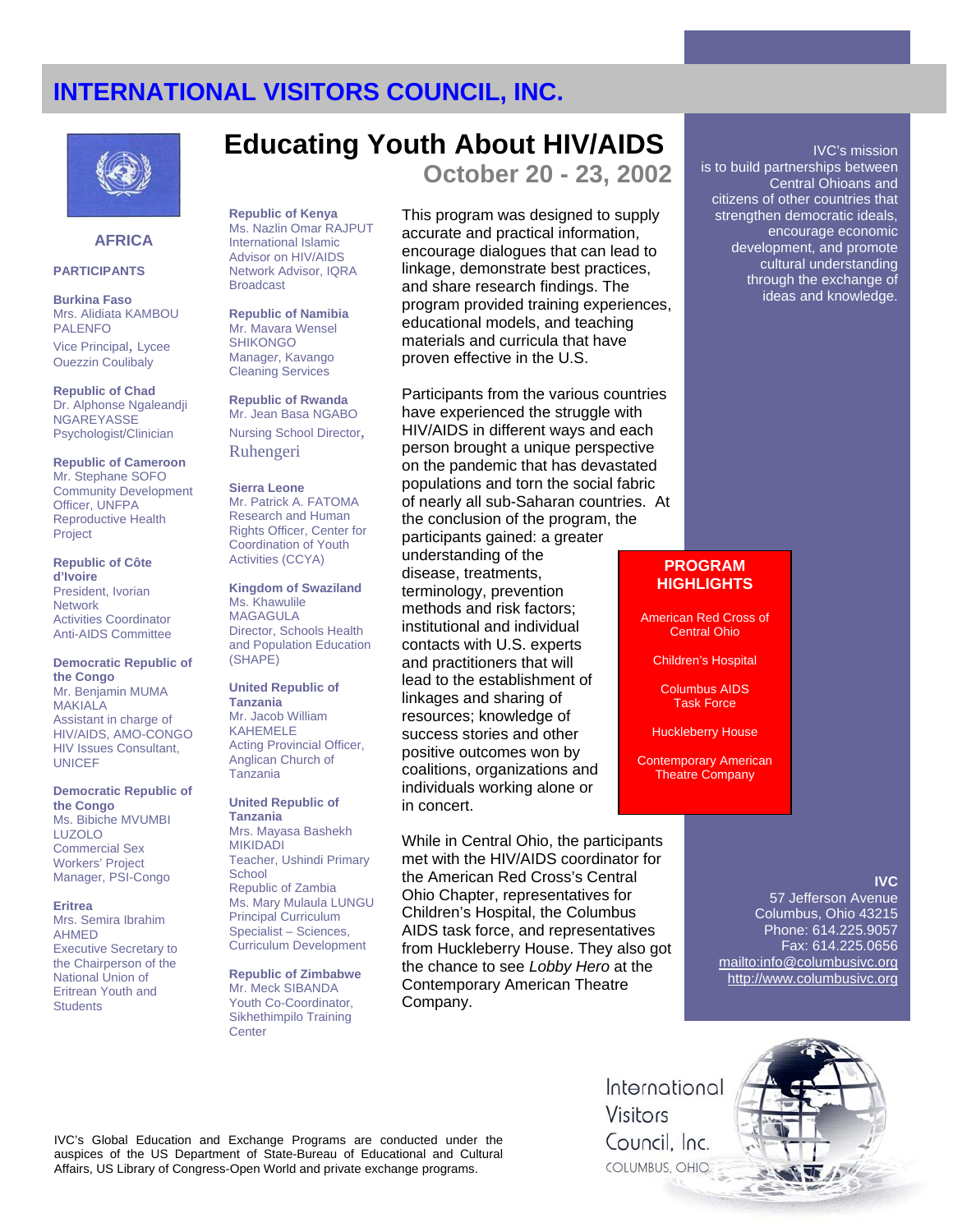

## **State and Local Government**

**October 29 – November 2, 2002** 

### **PARTICIPANTS**

**ARGENTINA Ms. Karina Andrea ARENAS BONANSEA Minister** Education and Culture Province of San Luis

**Ms. Romina Giselle KASMAN**  Founder and Co-Director Politicayactualidad.com

**BELARUS Ms. Alesia Vladimirovna SIDLIAREVICH** Reporter *Pahonia* (Internet newspaper edition)

**CHILE Mr. Luis Vincente GARCIA** Provincial Governor Vaparaiso

**GHANA Mr. Francis OSEI-SARFO** Member of Parliament Kete Karchi

**INDIA Dr. (Ms.) Sheema RIZVI**  Member Uttar Pradesh  $(ULP)$ State Legislative Council (Mic)

**ISRAEL Mr. Kobby BARDA** Political Affairs Aide

**MEXICO Mr. Jesus Alejandro RUIZ**  Member of Congress XVII Legislature, State of Baja California

**NAMIBIA Mr. Rehabeam KATJIHOVA** Gobabis Town Council

**NIGERIA Ms. Ugo EHIEMERE**  Legislative Draftsman Abia State House Assembly

**PEOPLES REPUBLIC OF CHINA Mr. TANG Yalin** Deputy Director Academic Committee of the Party School, Anhui Provincial Committee

**PHILIPPINES Ms. Luz LOPEZ RODRIGUEZ**  Executive Director Galing Pook Foundation

**SOUTH AFRICA Ms. Elaine PAGE** Director, Legal Services City of Cape Town

**THAILAND Mr. Suthep PROMWAS**  Deputy Director General Political Party Affairs **Department** 

**WEST BANK Ms. Jihan ANASTAS** Member Bethlehem Municipal Council

**ZAMBIA Mr. Frederick MWENDAPOLE** Mayor, City of Livingstone Livingstone City Council This program was sponsored by the U.S. Department of State and administered by the Delphi International Program of World Learning. The International Visitors Council coordinated it locally.

While in Columbus, these visitors focused on various branches of government, including the state and local branches, local civic organizations, control of schools, environmental sites, and visits to governmental offices related to the environment. They specifically requested to learn about towngown issues and local Republican or Democratic parties and volunteerism.

Some of the scheduled events included: a meeting with the Energy Specialist at the Public Utilities Commission of Ohio, the Deputy Director of the State of Ohio Office of Budget and Management, a representative from the Ohio Democratic Party, President of the Westerville Kiwanis Club, the Ohio Citizen Action group, the Ohio Environmental Protection Agency, and the City Manager for City Hall. There was also a special trip planned to the Columbus International Festival.

IVC's mission is to build partnerships between Central Ohioans and citizens of other countries that strengthen democratic ideals, encourage economic development, and promote cultural understanding through the exchange of ideas and knowledge.

### **Program Highlights**

Public Utilities Commission of Ohio

State of Ohio Office of Budget and Management

Ohio Democratic Party

Westerville Kiwanis Club

Ohio Citizen Action Group

Ohio Environmental Protection Agency

Columbus City Hall

Columbus International Festival

## **IVC**

57 Jefferson Avenue Columbus, Ohio 43215 Phone: 614.225.9057 Fax: 614.225.0656 mailto:info@columbusivc.org http://www.columbusivc.org



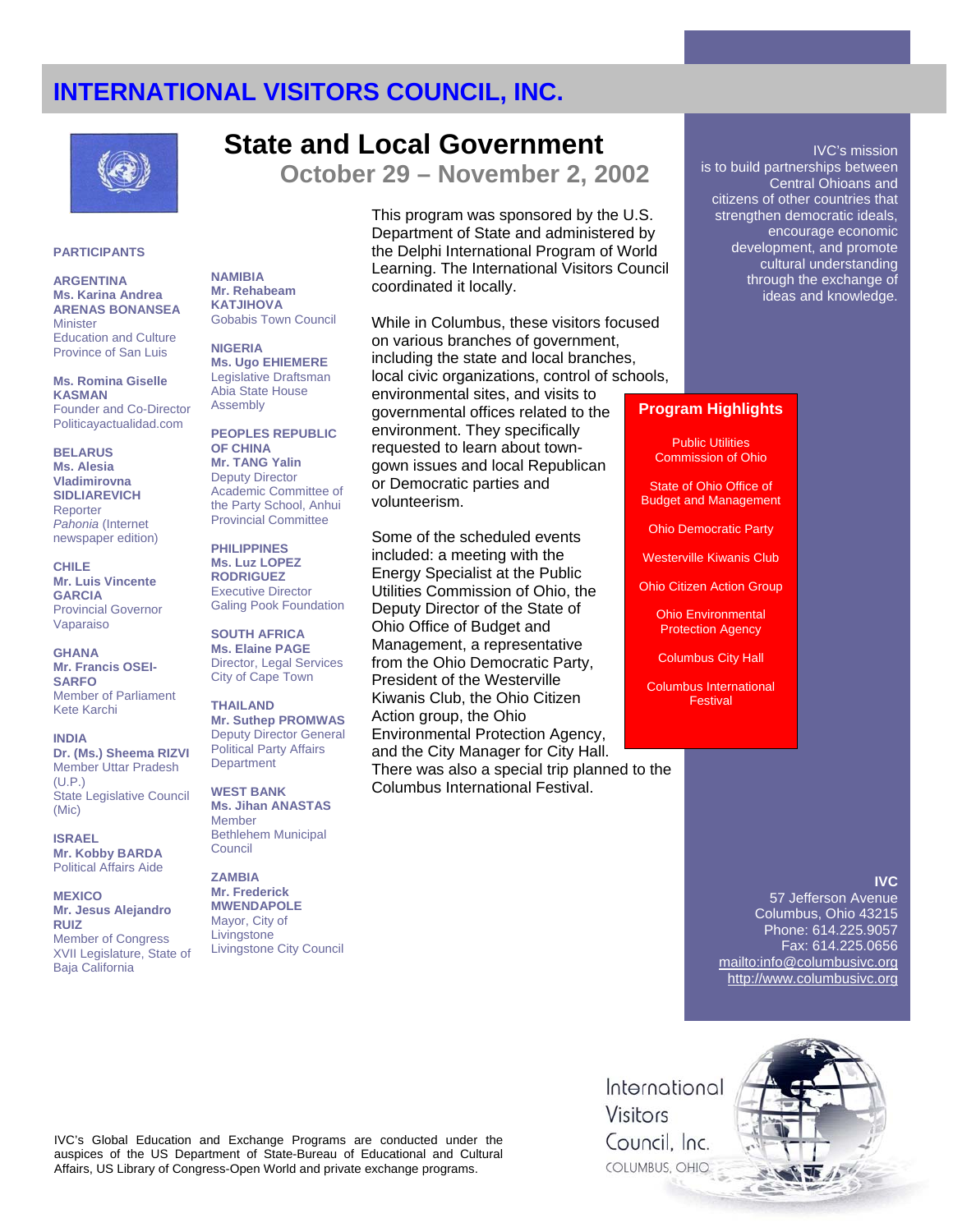

## **RUSSIA**

#### **PARTICIPANTS**

**Ms. Albina Aminova** Lawyer Bashkortostan Pedagogical College

**Mr. Vasiliy Filkov** Lawyer "Yurinform" Company

**Mr. Yuriy Isayev** Administrator World Class Clubs

**Mr. Igor Kunitsyn Secretary** Russian Orthodox Church Historical and Legal **Commission** 

**Ms. Yana Moiseyenko**  Senior Specialist Vladivostok City Duma Law Department

**Ms. Tamara Morozova** Chair Person of Legal Regulation Committee Bryansk City Council of People's Deputy

**Mr. Igor Paltsev** Head, Senior Legal **Consultant** Karelia Region Rights Protection Union

**Mr. Dmitriy Savchenko**  Interpreter Polydesign, Ltd.

**Mr. Islam Tokhov Director** Department of Labor and Social Development of Urvan District

**Mr. Oleg Zyablov** Executive Director Charity Fund "Mercy and Order"

**Rule of Law** 

**November 27 – December 5, 2002** 

These visitors traveled to the U.S. under the auspices of the U.S.D.A. Open World Program. The International Visitors' Council coordinated this program locally. Their main goal for this program was to attain a better understanding of how the judicial system in the United States works as well as to see how people are governed and how the law is preserved and executed.

## **Background:**

Our visitors are all currently studying law in their home country of Russia. Several are now currently or have been lawyers in the Russian judicial system. Their experiences will guide them to a better understanding of the similarities and differences between Russian and American judicial systems and practices. Many of our visitors will also be experiencing American culture for the first time as they celebrate the Thanksgiving holiday and some Christmas activities with their respective host families. These celebrations will give them a better insight into Mid-western tradition and culture.

## **Program Objectives:**

While in the U.S., our distinguished guests studied the following positions and issues:

- ♦ Ohio Attorney General's office and its functions
- Ohio Secretary of State
- **Ohio State Court of Common Pleas**
- **Ohio Public Defender Commission**
- The State Highway Patrol Training Academy
- Franklin County Prosecutor and his functions in office

## **PROGRAM HIGHLIGHTS**

Thanksgiving holiday

Ohio Statehouse

Columbus Zoo

Supreme Court of Ohio and Judicial **College** 

Ohio Civil Rights' **Commission** 

Prosecutor's Office of Franklin County

Franklin County Correctional Facility

## **IVC**

IVC's mission

Central Ohioans and

encourage economic development, and promote cultural understanding through the exchange of ideas and knowledge.

is to build partnerships between

citizens of other countries that strengthen democratic ideals,

57 Jefferson Avenue Columbus, Ohio 43215 Phone: 614.225.9057 Fax: 614.225.0656 mailto:info@columbusivc.org http://www.columbusivc.org

IVC's Global Education and Exchange Programs are conducted under the auspices of the US Department of State-Bureau of Educational and Cultural Affairs, US Library of Congress-Open World and private exchange programs.

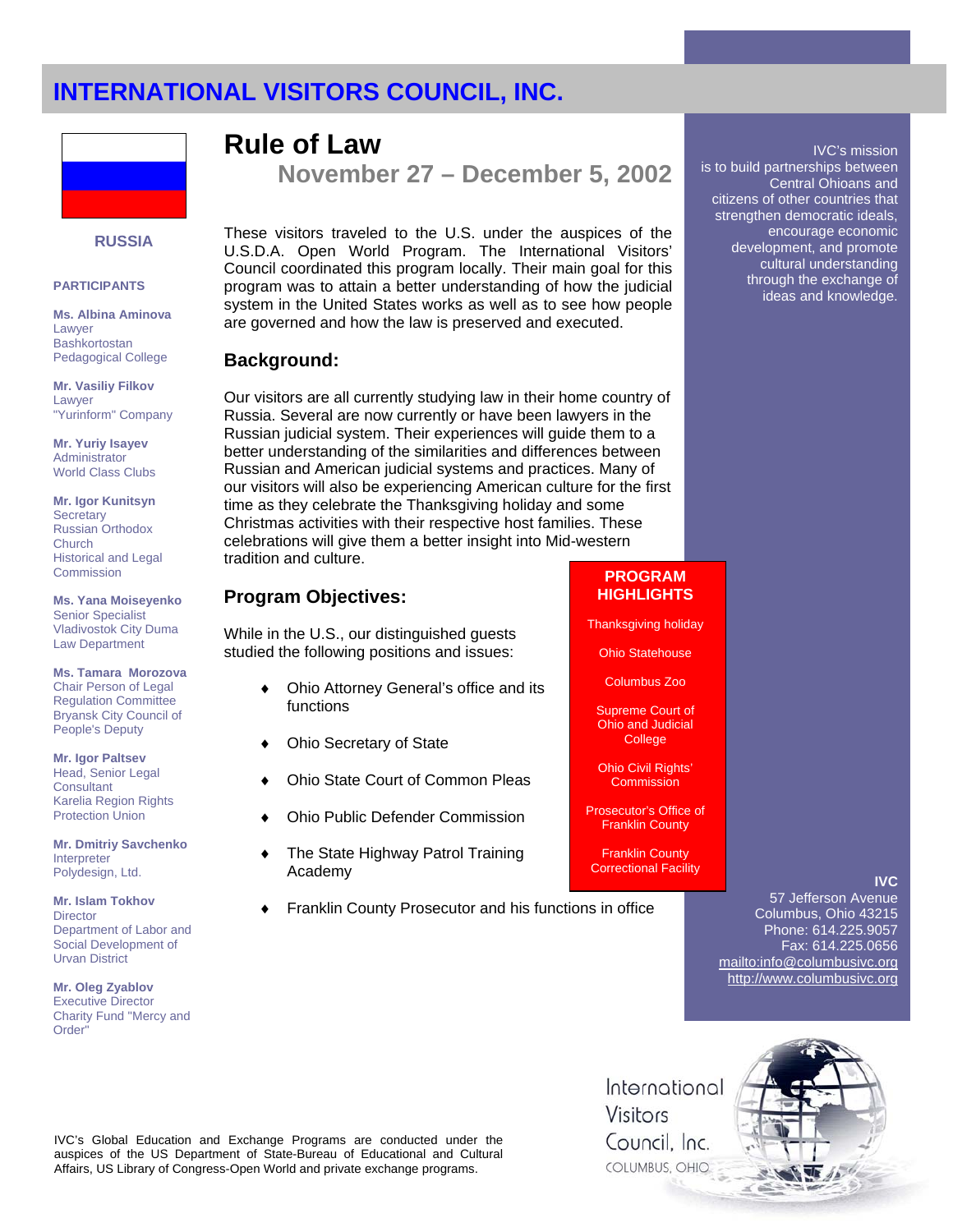

**JAPAN** 

#### **PARTICIPANT**

**Mr. Kenji EBARA** Vice Counselor Civil Affairs Bureau Ministry of Justice

U.S. Interpreter **Mr. William BARRETT** 

## **United States Jury System**

**December 4 –7, 2002** 

Mr. Kenji EBARA visited the United States under the auspices of the U.S. Department of State. His program was coordinated nationally by Delphi International and locally by the International Visitors' Council. This program helped Mr. Ebara gain a better understanding of the United States jury system.

### **Background:**

Mr. Ebara has had a distinguishable career within Japan's judiciary system. He has served as a judge in the Tokyo and Naha court districts for over a decade and is experienced in Japanese commercial law and the international legal system. Mr. Ebara, currently serving in the Ministry of Justice, is involved in the structural reform efforts to redraft the Japanese Commercial Code and Bankruptcy Law in order to stimulate the Japanese economy.

## **Program Objectives:**

 During his study tour of the United States, Mr. Ebara visited Washington, DC and several other cities across the country. His goals from this program were

to:

- Gain exposure to a wide range of academic, government, and private sector experts in the legal fields of corporate governance, bankruptcy law and system of trial by jury
- Learn about practices of healthy corporate management
- Understand the U.S. models of commercial and bankruptcy law
- Examine the practice of trial by jury with a focus on cross-border lawsuits
- Review the roles and responsibilities of U.S. state, local and district court judges

### **PROGRAM HIGHLIGHTS**

Legal Council for the Ohio Supreme Court

Office of the Jury **Commissioner** 

Franklin County Municipal Court

Ohio State University Law School

Franklin County Court of Common Pleas

### **IVC**

IVC's mission

Central Ohioans and

encourage economic development, and promote cultural understanding through the exchange of ideas and knowledge.

is to build partnerships between

citizens of other countries that strengthen democratic ideals,

57 Jefferson Avenue Columbus, Ohio 43215 Phone: 614.225.9057 Fax: 614.225.0656 mailto:info@columbusivc.org http://www.columbusivc.org



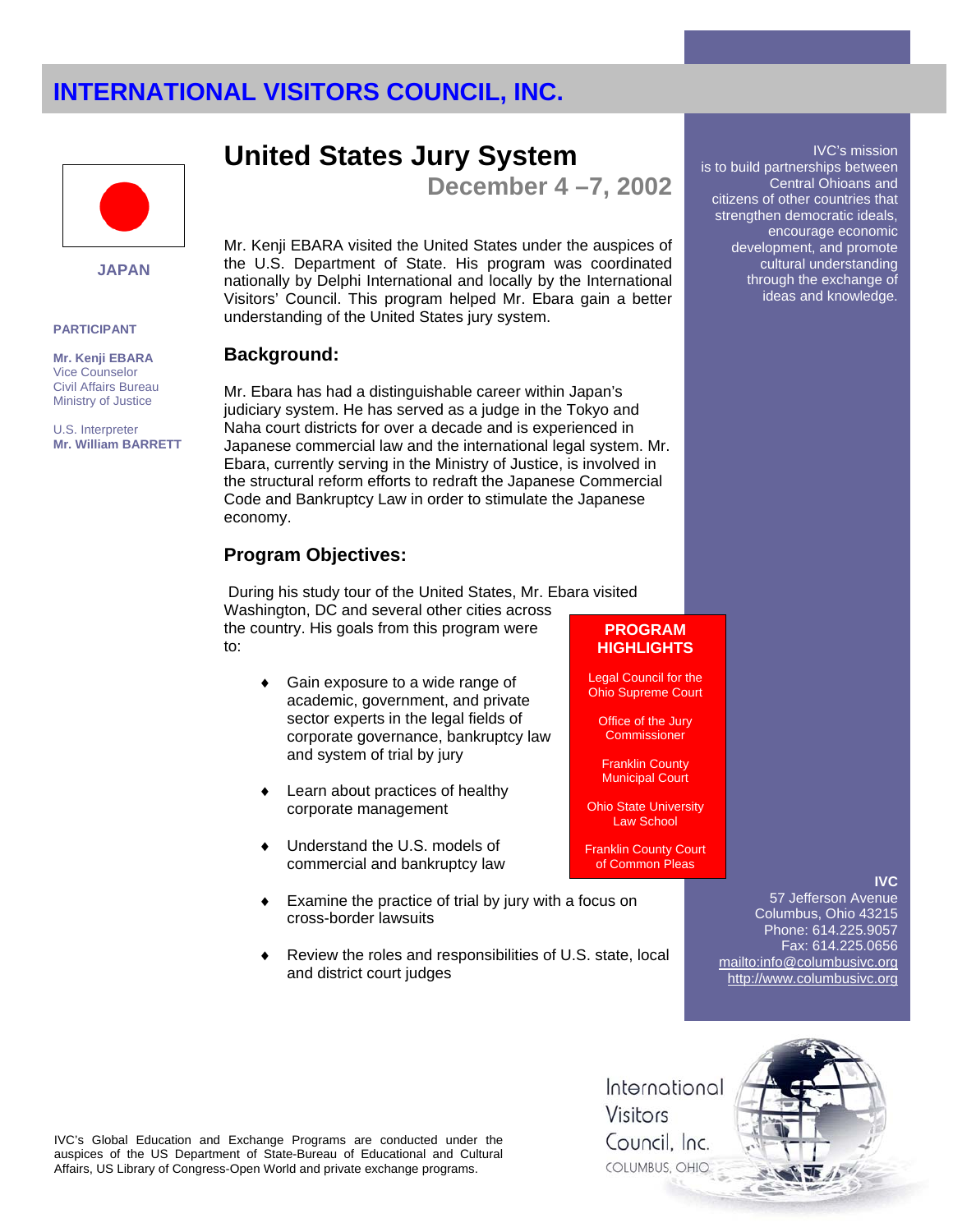

#### **KOREA**

#### **PARTICIPANT**

**Ms. Eun-Hee CHO**  Deputy Director Chemical Management **Division** Ministry of Environment (MOE)

U.S. Interpreter/Escort **Mr. John Whong**

**Chemical Management** 

**December 11 - 14, 2002** 

Ms. CHO traveled in the U.S. under the auspices of the U.S. Department of State. This program was coordinated at the national level by the Meridien International Center and locally by the International Visitors' Council. While in the United States, Ms. Cho improved her understanding of the U.S. system of chemical management and protection of proprietary information. The purpose of this project was to increase familiarity of Korean MOE officials with the U.S. system of chemical safety regulation.

### **Background:**

Ms. Cho is a key official in the Korean Ministry of Environment (MOE). She is responsible for the MOE's chemical management policy, and has played an integral role in the development of Korea's chemical safety certification system. Ms. Cho would also like to study and observe how chemical management policy is developed and implemented in the U.S., and to learn how the U.S. approaches the critical issues of water and air pollution, which are closely associated with the chemical industry.

## **Program Objectives:**

While in the U.S., Ms. Cho observed the following topics:

- The organizational structure of government agencies responsible for chemical management, including the Environmental Protection Agency
- ♦ Operations of chemical advisory groups
- Which organizations are responsible for preventing chemical-related accidents, how they cooperate with each other, and how they interact with the public
- How chemical-related reference materials are produced
- How chemical products are monitored and managed

## **PROGRAM HIGHLIGHTS**

Ohio Environmental Protection Agency

Ohio Chemistry Technology Council

Ashland, Inc.

Ohio Citizen Action

Ohio Department of **Agriculture** 

### **IVC**

IVC's mission

Central Ohioans and

is to build partnerships between

citizens of other countries that strengthen democratic ideals, encourage economic development, and promote cultural understanding through the exchange of ideas and knowledge.

57 Jefferson Avenue Columbus, Ohio 43215 Phone: 614.225.9057 Fax: 614.225.0656 mailto:info@columbusivc.org http://www.columbusivc.org



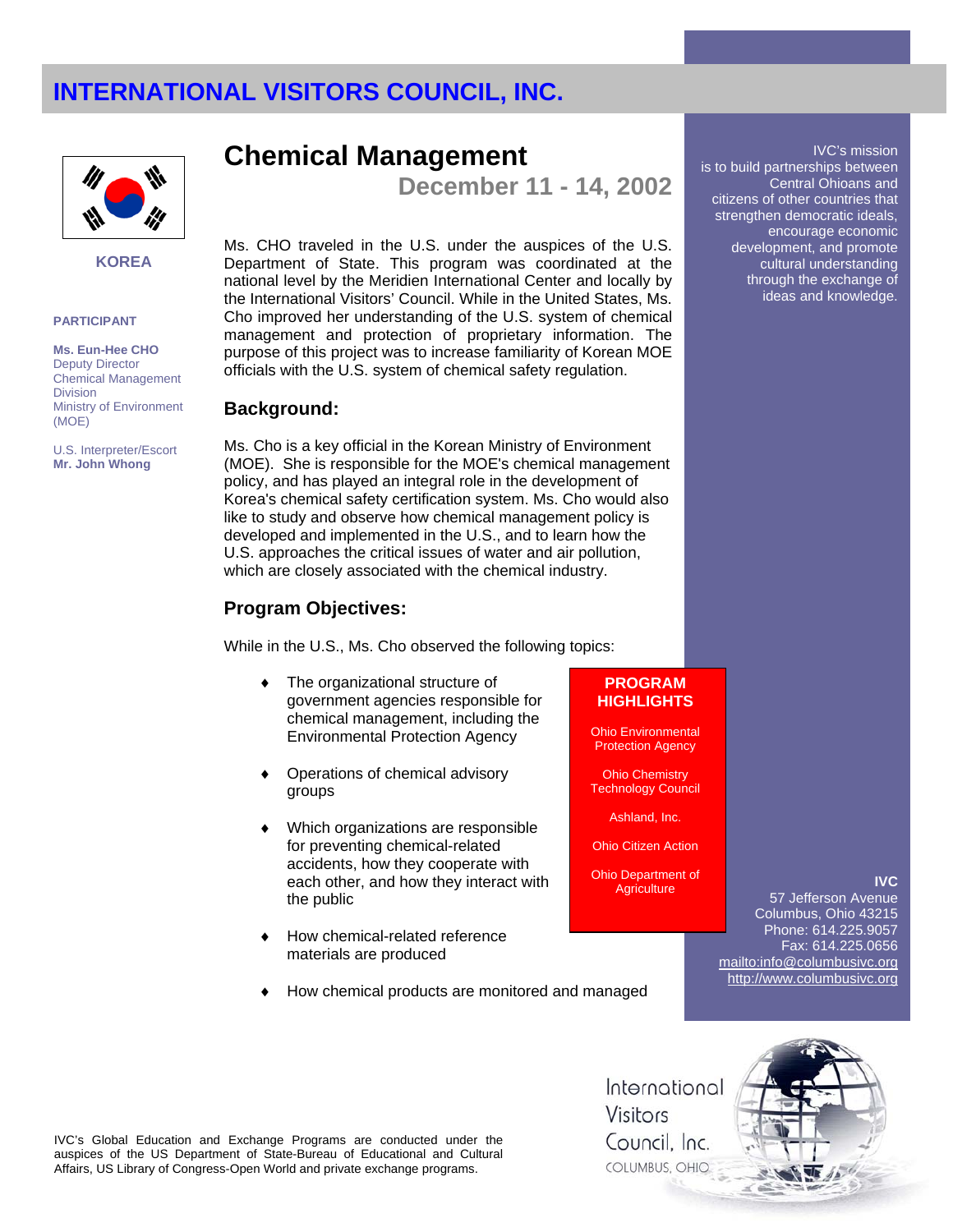

#### **Russia**

#### **PARTICIPANTS**

**Ms. Natalya BOGDANOVA**  National Library of the Republic of Karelia, Petrozavodsk

**Ms. Alla DARUTINA** Centralized Library System, Surgut, Khanty-Mansiysk **Okrug** 

**Ms. Yelena GRUZNOVA** Russian National Library, St. Petersburg

**Ms. Marina KARPOVA** Arkhangelsk Region Academic Library

**Ms. Mariya KHOKHLOVA** Don State Public Library, Rostov-Na-Donu

**Ms. Oksana MARKOVA** Volgograd Oblast Universal Scientific Library, Volgograd

**Ms. Yelena NAUMOVA** Vologda Region Academic Library, Vologda

**Mr. Andrey NOVICHEV**  Sverdlovsk Oblast Scientific Library

**Ms. Tatyana POPOVA** Novosibirsk State Oblast Scientific Library

**Ms. Margarita SDOBNIKOVA** Vladimir Oblast Scientific Library, Vladimir

**Ms. Marina SUKHAREVA** Mayakovskiy Public Library, St. Petersburg

**Ms. Tatyana YEGOROVA** Altay Kray Universal Scientific Library, Barnaul

# **Promoting Access to Online Information in Libraries**

**January 19 - 23, 2003** 

Several top librarians from Russia were in Central Ohio January 19-23, 2003. The program, being coordinated locally by International Visitors Council, Inc. and nationally by The Mississippi Consortium for International Development (MCID), is designed to provide an opportunity for these professionals to meet with their professional counterparts in the United States, as well as examine various library systems and Internet access systems in the central Ohio region.

### **Background:**

Our guests come from a wide range of specializations, including Deputy Director, Chief Librarian, Senior Specialist on New Technologies, Information Sector Head, Internet Access Coordinator, and Chief Bibliographer. Several of these wellestablished librarians have published major articles, conference materials, and brochures.

### **Program Objectives:**

While in the U.S., our guests examined the following topics:

- Interlibrary loan networks
- Internet research databases such as **OhioLINK**
- Emerging services to better assist library patrons
- Making available valuable online resources and references

## **PROGRAM HIGHLIGHTS**

COSI Columbus

Martin Luther King Jr. Arts Complex

State Library of Ohio

Ohio State University Moritz College of Law Library and Main Library

**Columbus** Metropolitan Library **IVC**

57 Jefferson Avenue Columbus, Ohio 43215 Phone: 614.225.9057 Fax: 614.225.0656 mailto:info@columbusivc.org http://www.columbusivc.org

## IVC's Global Education and Exchange Programs are conducted under the auspices of the US Department of State-Bureau of Educational and Cultural Affairs, US Library of Congress-Open World and private exchange programs.

International Visitors Council, Inc. COLUMBUS, OHIO



IVC's mission is to build partnerships between Central Ohioans and citizens of other countries that strengthen democratic ideals, encourage economic development, and promote cultural understanding through the exchange of ideas and knowledge.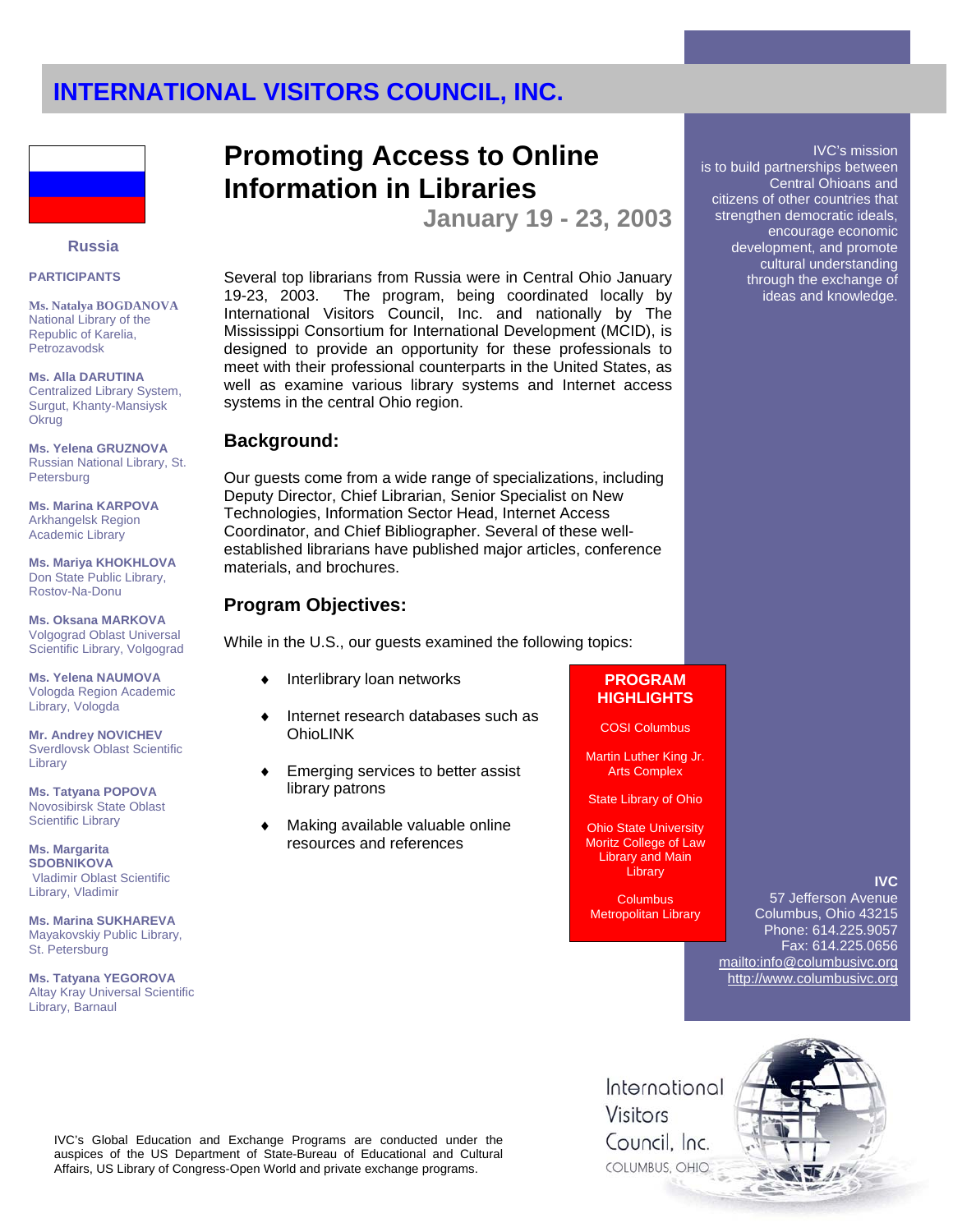

### **Czech Republic**

#### **PARTICIPANT**

**Mr. Petr RYCHETSKY**  Project Coordinator Department of Terminal **Construction** Czech Airport Authority Prague Ruzyne Airport

## Airport Administration **February 13-16, 2003**

Mr. Petr Rychetsky came to Central Ohio February 13-16, 2003. The program, being coordinated locally by International Visitors Council, Inc. and nationally by the Meridian International Center, is designed to provide an opportunity for Mr. Rychetsky to meet with his professional counterparts in the United States, as well as examine selected aspects of airport development and operations in the U.S.

### **Background:**

Mr. Rychetsky is the Project Coordinator for the Department of Terminal Construction Project at the Prague Ruzyne Airport. He has also been the Airport Technologist and Development Manager. He graduated from the University of Prague in1987 with a degree in Civil Engineering. Mr. Rychetsky is currently a board member for the International Association of Airports Executives. His publications include articles in *Aviation and Astronautics*, *Airport Business* and other aviation publications.

## **Program Objectives:**

While in the U.S., Mr. Rychetsky examined the following topics:

- Airport construction–planning and operations
- New approaches to passenger security issues and check-in process (biometrics, self-checking)
- Baggage sorting facilities–bag screening, automatic sorters, baggage reconciliation
- Advances in terminal technology−boarding bridges, aircraft docking systems
- Use of information technologies-flight information system, airport operation central database
- Facilities and procedures for crisis management

## **PROGRAM HIGHLIGHTS**

Meeting with Senator **Espy** 

Ohio Chief Justice Thomas Moyer

Ohio Sentencing **Commission** representative

Ohio State University

Dinner with local families

57 Jefferson Avenue Columbus, Ohio 43215 Phone: 614.225.9057 Fax: 614.225.0656 mailto:info@columbusivc.org http://www.columbusivc.org

**IVC**

IVC's mission

Central Ohioans and

encourage economic development, and promote cultural understanding through the exchange of ideas and knowledge.

is to build partnerships between

citizens of other countries that strengthen democratic ideals,



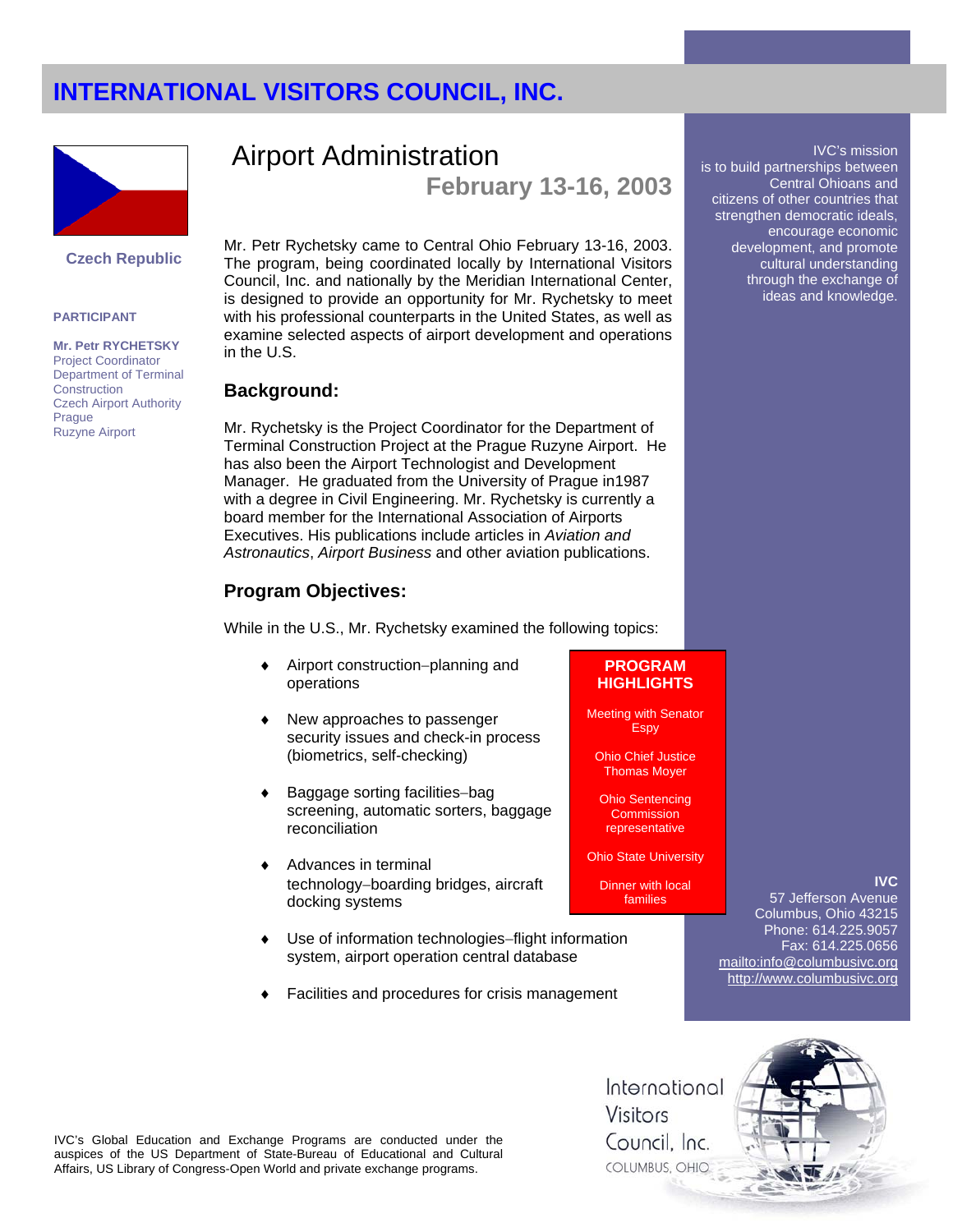

#### **Republic of Moldova**

#### **PARTICIPANTS**

**Mr. Gheorghe Sima**  Minister of Education Ministry of Education

**Ms. Lilia Pogolsa** Vice Minister of Ed. Ministry of Education

**Ms. Ludmila Pavlov** Head, International Cooperation **Directorate** Ministry of Education

**Ms. Nina Petrovschi** Head, Undergraduate Education Directorate Ministry of Education

ROMANIAN LANGUAGE INTERPRETERS

**Mr. Bruno Blumenfeld**

**Mr. Gabriel Tomescu**

## **Education Issues in the United States**

**February 19-21, 2003** 

Mr. Gheorghe Sima, Ms. Lilia Pogolsa, Ms. Ludmila Pavlov, and Ms. Nina Petrovschi were in Central Ohio February 19-21, 2003. The program, being coordinated locally by International Visitors Council, Inc. and nationally by The Delphi International Program of World Learning, is designed to provide an opportunity for our visitors to meet with their professional counterparts in the United States, as well as examine U.S. education systems.

### **Background:**

All of our respected guests are currently serving the Ministry of Education in the Republic of Moldova. Ms. Pavlov is currently a Senior Lecturer of Political and Socioeconomic Studies at the State Pedagogical University, where she received a PhD in history and pedagogy. Ms. Petrovschi is an Associate professor of history and ethno-pedagogy at the S.P.U. Ms. Pogolsa is an Associate professor of ethnology and history at the S.P.U. Mr. Sima is currently the Head Minister of Education. All our distinguished guests have been published.

## **Program Objectives:** Program 2016

While in the U.S., our visitors examined the following topics:

- An overview of the U.S. education system
- ♦ The U.S. system of higher education, its structure, administration, and support services
- ♦ Credit systems and student loan programs in the U.S.
- ♦ The needs and responsibilities of higher education institutions
- Different aspects of adoption issues in the United **States**

# **HIGHLIGHTS**

Columbus Literary Council

Columbus State Community College

Franklin University

Capital University

Forum on Special American Business Internship Training

## **IVC**

IVC's mission

Central Ohioans and

is to build partnerships between

citizens of other countries that strengthen democratic ideals, encourage economic development, and promote cultural understanding through the exchange of ideas and knowledge.

57 Jefferson Avenue Columbus, Ohio 43215 Phone: 614.225.9057 Fax: 614.225.0656 mailto:info@columbusivc.org http://www.columbusivc.org



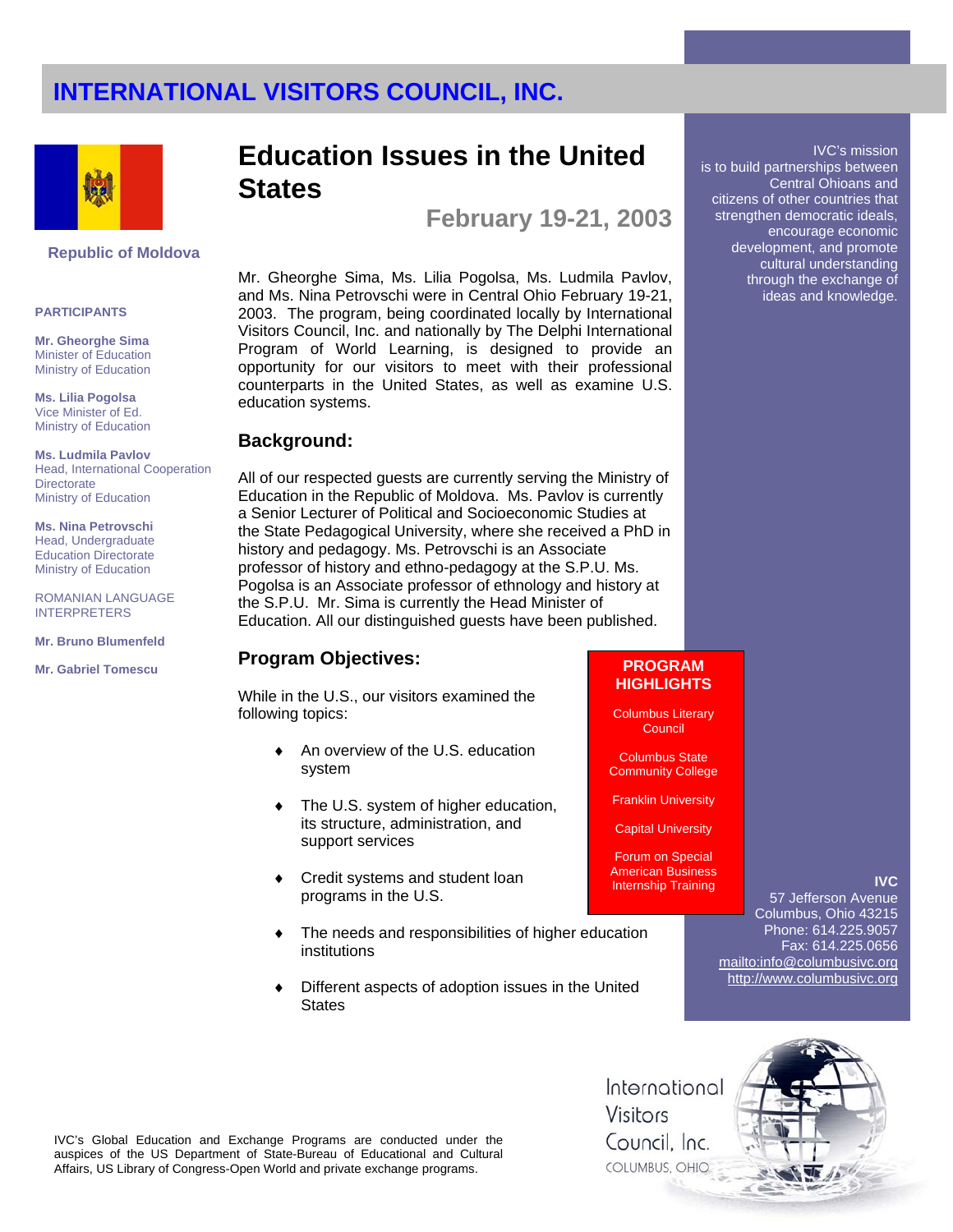

### **Republic of Korea**

#### **PARTICIPANT**

**Dr. Han Sang-Bae**  Food Engineer Food Standard Division Korea Food and Drug Administration Seoul, Republic of Korea

## **Food Standards and Regulations**

**February 19-22, 2003** 

The U.S. Department of State is sponsoring Dr. Sang-Bae Han, Food Engineer in the Food Standard Division of the Republic of Korea's Food and Drug Administration for a four-week professional study tour. Dr. Han is responsible to setting standards and regulations for food products in Korea. He is specifically interested in looking at raw food materials such as herbs, food irradiation, and use of desalinated deep-sea water, dietary supplements, and pesticide residue. The International Visitors Council is coordinating this program locally.

### **Background:**

Dr. Sang-Bae received his PhD from Jeonbuk National University with a degree in Food Engineering. He is affiliated with the Korea Society of Food Science as well as the Korea Society of Microbiology. He has published numerous papers, including two in international journals. He has been a researcher for the Korea Food and Drug Administration, Seoul Regional Office, the National Institute of Environmental Research, Ministry of the Environment, National Institute of Environmental Research, Ministry of the Environment, as well as the National Institute of Health.

## **Program Objectives:**

While in the U.S., Dr. Sang-Bae took a look at the following topics:

- Anti-corruption and Counter-Narcotics Policies
- Transparency in Government
- Programs Encouraging Lawfulness
- **Mediation and Negotiation**
- Public Relations and Disseminating Information on Government Policies

#### IVC's mission is to build partnerships between Central Ohioans and citizens of other countries that strengthen democratic ideals, encourage economic development, and promote cultural understanding through the exchange of ideas and knowledge.

### **PROGRAM HIGHLIGHTS**

Ohio Packing **Company** 

Ohio Department of **Agriculture** 

Siliker Laboratories

Department of Food Science and Technology at the **Ohio State University** 

### **IVC**

57 Jefferson Avenue Columbus, Ohio 43215 Phone: 614.225.9057 Fax: 614.225.0656 mailto:info@columbusivc.org http://www.columbusivc.org



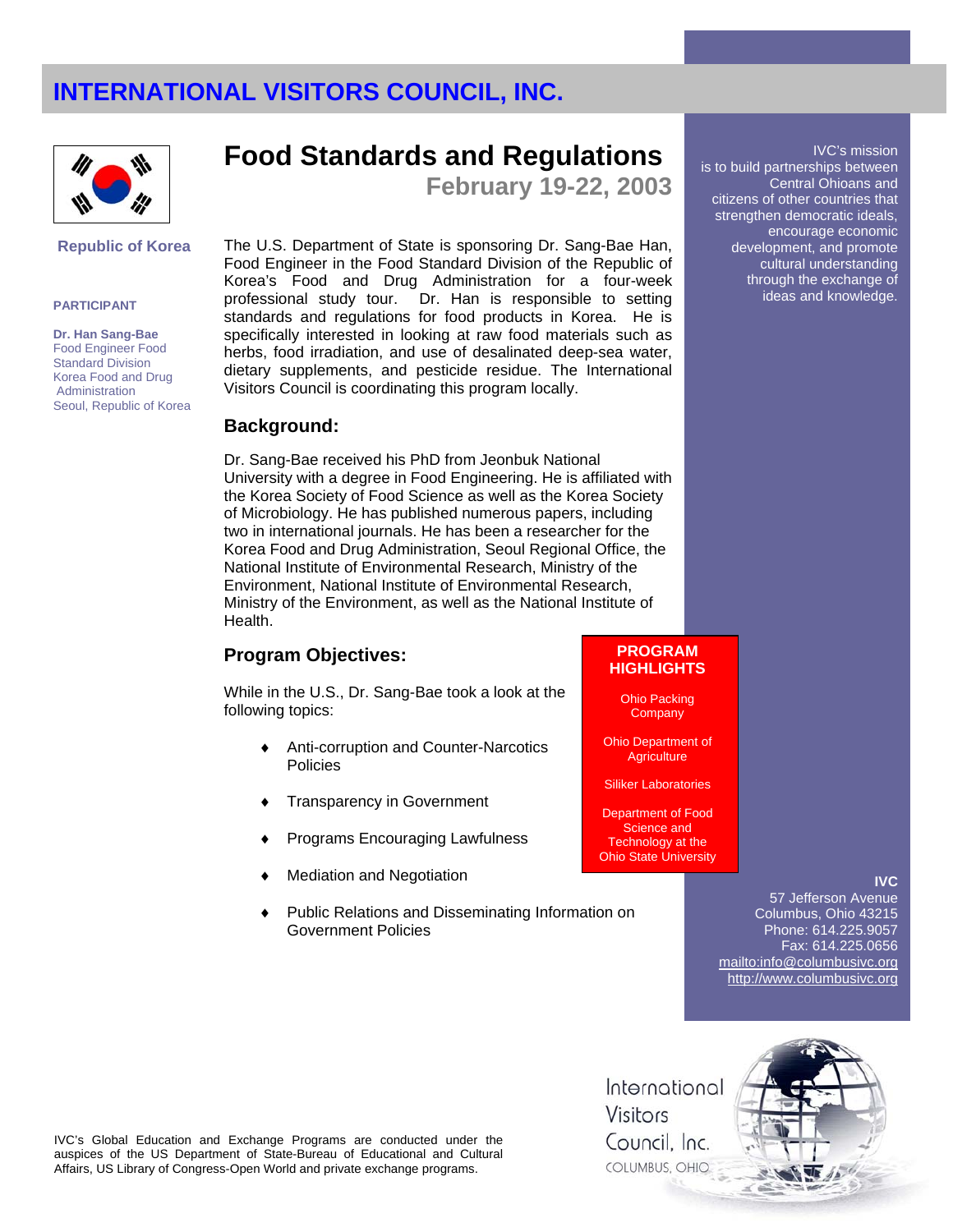

## **Kazakhstan Entrepreneurial Group**

**February 19 – March 23, 2003** 

### **KAZAKHSTAN**

#### **VISITING DELEGATES**

**Yermek OKAYEV** Chairman, Biko Publishing House

**Askar OMAROV** Sales Manager, Transworks (Information Technology)

**Alexandr MULVUKIN**  Director of Import and Marketing, ASEM Firm Ltd

**Gainiya TAZHINA** Director/psychologist, Psychological agency "ECAtone"

**Bagdat SHAIMERDENOVA** Director, Law firm "ShBS"

**Elmira BAISETOVA** Sales & Marketing Manager, Astana International Hotel

**Alexandr AKHMETOV** General Manager, Globex Group

**Aibek DADEBAYEV** Executive Director, eDUSOFT

**Alexandr GALIYEV** Chief Editor, "Computer Post" newspaper, "Rabota" newspaper

**Natalya YERSHOVA** Sales Manager, MMT International (printing for advertising and office use)

**Almas KOZBAKOV** Executive Director, Silk Route Almaty Travel Agency

**Yergali BEGIMBETOV** Acting Chairman, KBS Garant Insurance **Company** 

**Akhmetzhan ABDULLAYEV** Managing Partner, GRATA Law Firm

**Azim ABDUSSAMETOV** Director, Mergen LLP (textile products, translation services, marketing research, recruitment)

A group of 14 entrepreneurs from Kazakhstan was in Central Ohio from February 19 – March 23, 2003. This program provided the visiting leaders with insight into American business practices as well as the culture in a unique way not available to most foreign visitors. Delegates interned for a few weeks at a local corporation and stayed with a host family as well. Through IVC's Community Connections Program, visitors are able to gain a "handshake advantage" with their foreign professional counterparts.

There were many topics discussed in this program. The Kazakhstanis were interested in management practices, marketing plans, accounting, distribution, advertising, logistics, government relations, quality control, and public relations. By working alongside local professionals, they were able to gain insight into all of these topics, as well as additional issues.

The visitors from Kazakhstan greatly enjoyed American hospitality and cultural

traditions. By participating in this program, greater insight into Western culture was gained.

#### is to build partnerships between Central Ohioans and citizens of other countries that strengthen democratic ideals, encourage economic development, and promote cultural understanding through the exchange of ideas and knowledge.

IVC's mission

### **PROGRAM HIGHLIGHTS**

State of Ohio

City of Columbus

Global Connections Forum

The Ohio State University

Columbus Museum of Art

Chicago Architectural Tour

Chicago Board of Trade

Stay with Host Families

### **IVC**

57 Jefferson Avenue Columbus, Ohio 43215 Phone: 614.225.9057 Fax: 614.225.0656 mailto:info@columbusivc.org http://www.columbusivc.org

IVC's Global Education and Exchange Programs are conducted under the auspices of the US Department of State-Bureau of Educational and Cultural Affairs, US Library of Congress-Open World and private exchange programs.

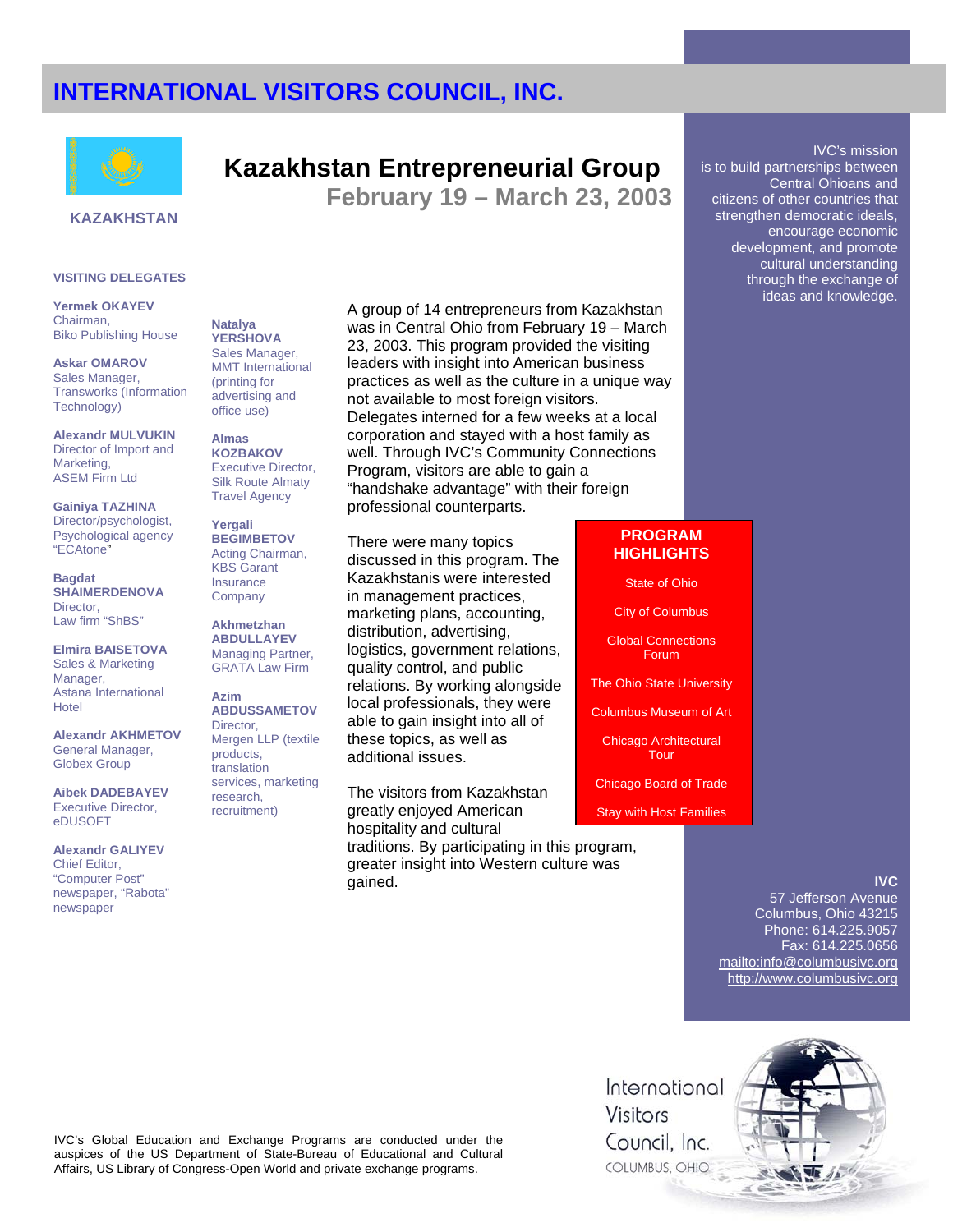

**Republic of Georgia** 

#### **PARTICIPANTS**

**Ms. Tamar JOBADZE** Principal, Surami Number 3, Upper Secondary School

**Mr. Aleko KVINTRADZE** Principal, Teacher of Georgian language and literature, Chokhatauri Gymnasium

**Mr. Nuazhar LEZHAVA** Principal, Secondary School Number 5

**Ms. Nana TAVDISHVILI**  Principal, Teacher of mathematics, Lesa Secondary School

**Mr. Noe TSERTSVADZE** Principal, Teacher of geology and biology, Kveda Gora Secondary School

## **Secondary School Administration, A Freedom Support Project for Georgia**

## **March 4-5, 2003**

These visitors visited the United States under the auspices of the State Department's International Visitor Program*.* The program, being coordinated locally by International Visitors Council, Inc. and nationally by the Meridian International Center, is designed to provide an opportunity for our guests to meet with their professional counterparts in the United States, as well as examine U.S. secondary school systems.

## **Background:**

Ms. Jobadze received a degree from Gora Pedagogical Vocational School in Russian language and literature. She also initiated monthly seminars for the teachers of her school. Mr. Kvinradze received a degree in Georgian language and literature from Batumi Pedagogical Institute. Ms. Lezhava is principal of an 800-student school in a suburb of Tbilisi. Ms. Tavdishvili manages a school in a remote area located in western Georgia, which recently introduced a new system of testing. Mr. Tsertsvadze has participated in the World Bank training program on educational reform.

## **Program Objectives:**

While in the U.S., the administrators studied the following topics:

- General management and financing of the school system
- Curriculum development, including the role of school principals and teachers in curriculum
- Role of volunteers in the schools
- Role of teachers' unions in the schools
- Staff training and collaborative activities
- Uses of information technology and computers in the schools

#### IVC's mission is to build partnerships between Central Ohioans and citizens of other countries that strengthen democratic ideals, encourage economic development, and promote cultural understanding through the exchange of ideas and knowledge.

### **PROGRAM HIGHLIGHTS**

Ohio 4-H Foundation

Ohio Department of **Education** 

### **IVC**

57 Jefferson Avenue Columbus, Ohio 43215 Phone: 614.225.9057 Fax: 614.225.0656 mailto:info@columbusivc.org http://www.columbusivc.org

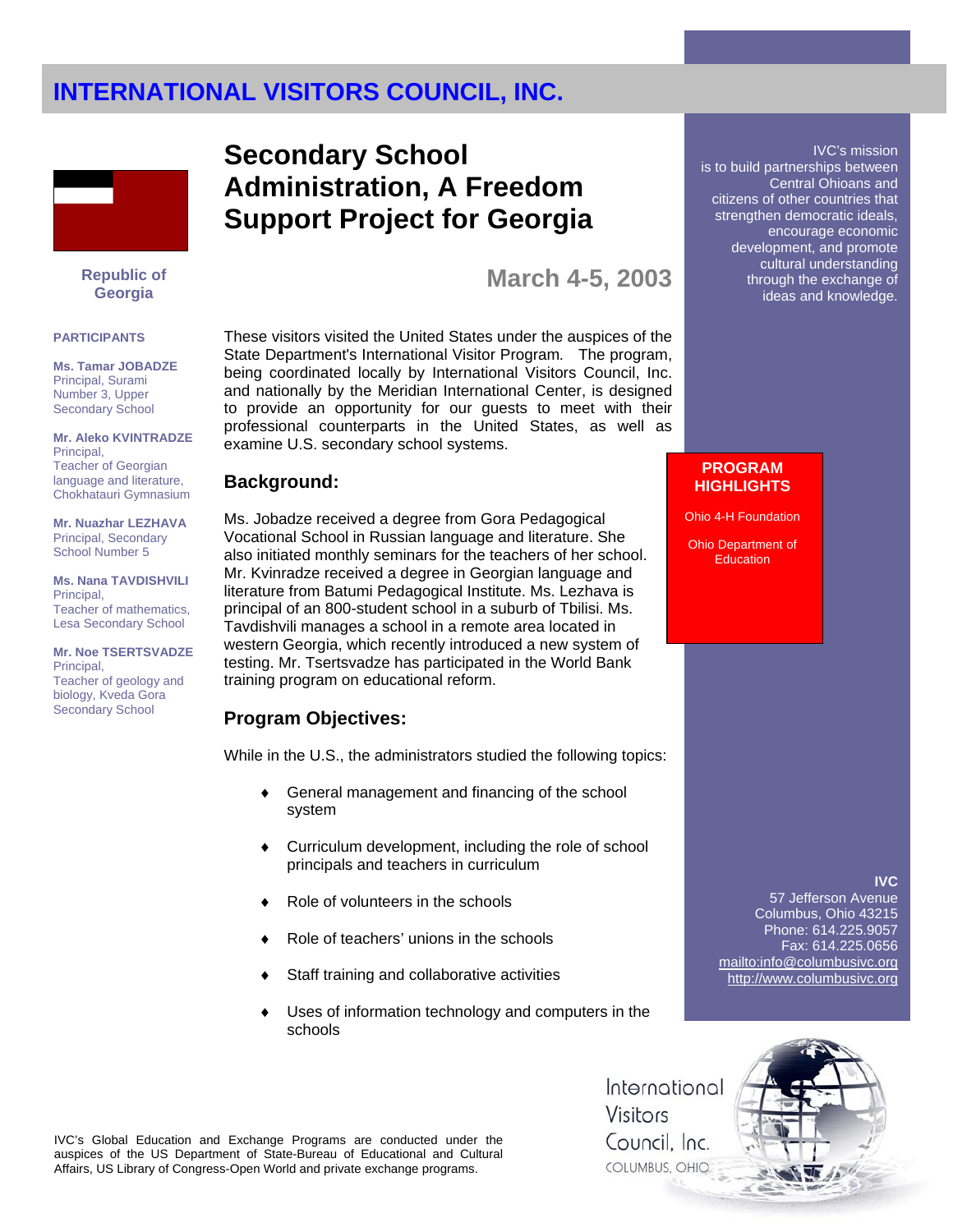

### **POLAND**

#### **PARTICIPANTS**

**Mr. Lukasz Domagala**  Director, Secretariat of Regional Center for the Support of Non-Government Initiatives Association (SPLOT), Warsaw President, Board of SPLOT

#### **Mr. Marcin Sobaszek**  Director, Regional Center of Support to Non-Governmental Initiatives (SPLOT), Walbrzych

**Mr. Lukasz Marian Waszak**  President, Center for Promotion and Development, Lodz

# **The Role of NGO's in Community Development**

**April 2-5, 2003** 

Mr. Domagala, Mr. **Sobaszek**, and Mr. Waszak came to Central Ohio April 2-5, 2003. The program, being coordinated locally by International Visitors Council, Inc. and nationally by the Meridian International Center, is designed to provide an opportunity for our guests to meet with his professional counterparts in the United States, as well as observe the roles of NGOs in community development.

### **Background:**

Mr. Domagala was the Coordinator and Consultant at the Center of Social Information in Jelenia Gora. He has published various articles in non-profit newspapers about SPLOT development activities. Mr. Sobaszek was a student of Social Consulting at the Teacher Training Academy, Walbrzych. Mr. Waszak was educated at the Department of Law and Administration, Lodz University and was the founding member of the Regional Voluntary Center "STOP."

## **Program Objectives:**

While in the U.S., these professionals observed the following topics:

- Increasing management capabilities and long-term activities of NGOs
- Promoting cooperation between state and municipal institutions on the one hand and NGOs on the other
- ♦ Supporting cooperation among NGOs in general
- Propagating knowledge about NGOs in their own country as well as abroad

## **PROGRAM HIGHLIGHTS**

FIRSTLINK training workshop for the Ohio Chamber of **Commerce** 

The Corporate Caring Awards

The United Way of Central Ohio

The International Institute for Democracy

### **IVC**

IVC's mission

Central Ohioans and

is to build partnerships between

citizens of other countries that strengthen democratic ideals, encourage economic development, and promote cultural understanding through the exchange of ideas and knowledge.

57 Jefferson Avenue Columbus, Ohio 43215 Phone: 614.225.9057 Fax: 614.225.0656 mailto:info@columbusivc.org http://www.columbusivc.org



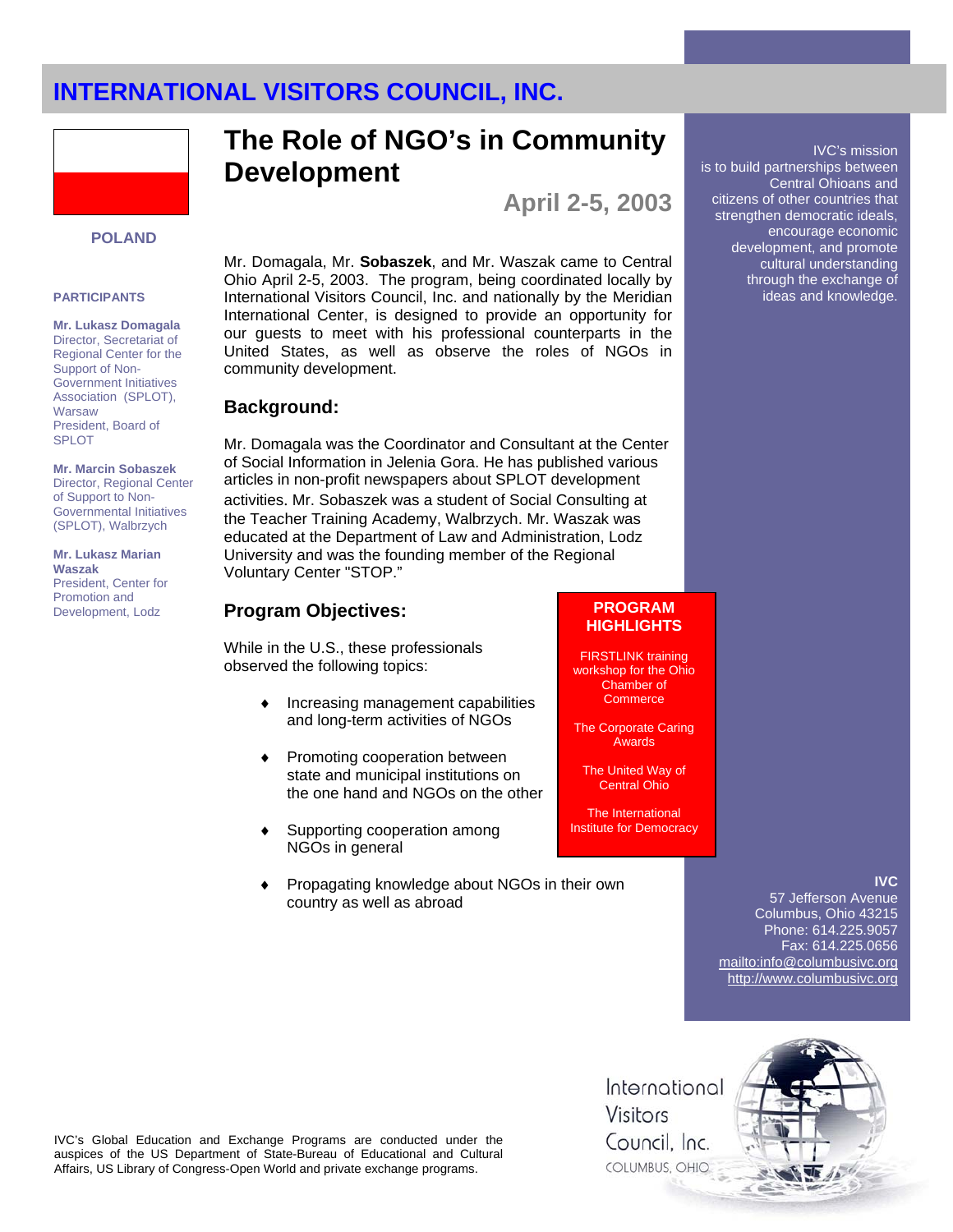

### **Hungary**

#### **PARTICIPANT**

**Ms. Kinga Szabo**  Director General Department for International Bilateral **Affairs** Ministry of Education

## **Education and Educational Exchanges**

**April 6-9, 2003** 

Ms. Kinga Szabo visited Central Ohio April 6-9, 2003. The program, being coordinated locally by International Visitors Council, Inc. and nationally by the Meridian International Center, is designed to provide an opportunity for Ms. Szabo to meet with her professional counterparts in the United States, as well as examine cultural exchanges with regards to higher education.

### **Background:**

Ms. Szabo is currently the Director General at the Department for International Bilateral Affairs. She was the Assistant to the state Secretary for International Relations as well as the Ministry of Cultural Heritage. Ms. Szabo was educated at Karl Franz University where she received a masters' degree in German and French.

## **Program Objectives:**

While in the U.S., Ms. Szabo studied the following topics:

- Meetings with administrators who are in charge of educational exchange programs
- Decentralization of education and policy development
- State-of-the-art programs in education
- Variety of student and teacher exchange programs
- Visiting public and private schools with a focus on secondary and higher education

#### **PROGRAM HIGHLIGHTS**

OSU Provost for International Affairs

Office of International Education at OSU

Ohio Department of **Education** 

Ohio State University

Mifflin International Middle School

### **IVC**

IVC's mission

Central Ohioans and

encourage economic development, and promote cultural understanding through the exchange of ideas and knowledge.

is to build partnerships between

citizens of other countries that strengthen democratic ideals,

57 Jefferson Avenue Columbus, Ohio 43215 Phone: 614.225.9057 Fax: 614.225.0656 mailto:info@columbusivc.org http://www.columbusivc.org

IVC's Global Education and Exchange Programs are conducted under the auspices of the US Department of State-Bureau of Educational and Cultural Affairs, US Library of Congress-Open World and private exchange programs.

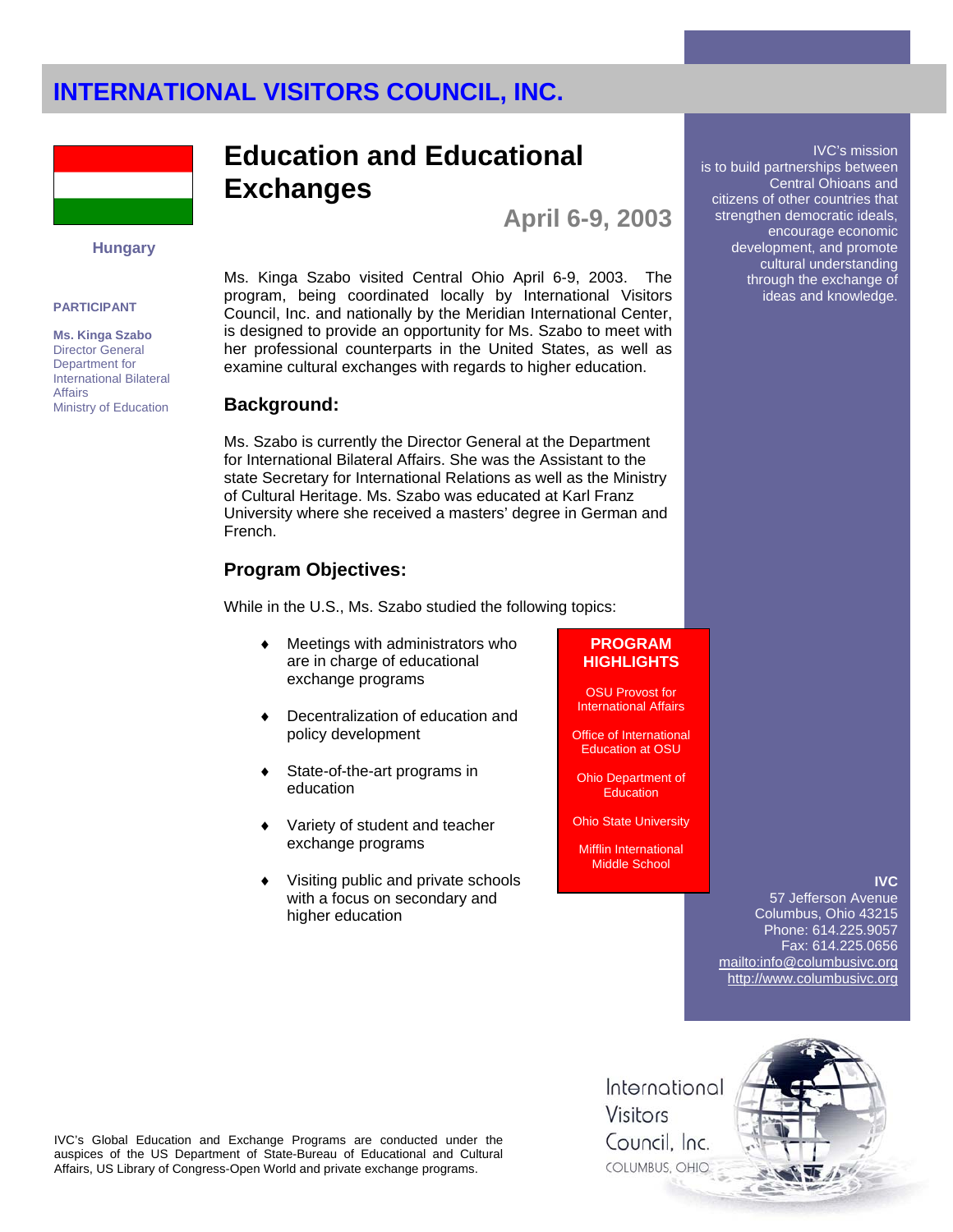**Russian Urban Planners** 



### **RUSSIAN FEDERATION**

#### **VISITING DELEGATES**

**Mr. Viktor SERYCHEV** Chief of Department, Novgorod Dept. of State Firefighting Service

**Mr. Vladimir SITNIKOV**  Chairman, Novgorod City Administration Committee of Ecology

**Ms. Tatiana VERBITSKAYA** Head of Faculty, Novgorod State College of Construction, Entrepreneurship and Law

**Mr. Artem VOLIKOV**  Chief Architect, Novgorod District Administration

**Mr. Nikolay VOLKOV**  First Deputy Mayor, City of Maryevo

**Mr. Vitaly ZINOVIEV**  Chairman, Vobgorod City **Administration** Committee of Land Resources and Development

**Mr. Igor FOKINE** Forst Deputy Director, State Enterprise of Vovgorod Passenger Transport Service – 2

#### **Mr. Ruslan KALININ**  Senior Engineer, Novgorod Department of State Fire Fighting **Service**

**Mr. Lioubov LON**  Professor, Novgorod State College of Construction Entrepreneurship and Law

**Mr. Nikolay ORLOV**  Correspondent on Ecology and Cultrual **Preservation** 

**Mr. Mikhail POLUSHIN**  Deputy Director, **Spetsavtokhaza** (Sanitation)

**Ms. Dania SEROVA** Deputy Head of Water Resources, Novgorod Oblast Committee of Natural Resources and Environmental Safety

including information on the role of city planning in developing an environment-friendly and safe community. Delegates interned for a few weeks at a local corporation and stayed with a host family as well. Through IVC's Community Connections Program, visitors are able to gain a "handshake advantage" with their foreign professional counterparts.

A group of 12 urban planners from Novgorod, Russia was in Central Ohio from April 30 – May 18, 2003. This

understanding of the process of city planning in the U.S.,

program provided the visiting delegates with an

**April 30 – May 18, 2003** 

The Russians were interested in discussing many issues during their stay. These issues included zoning, legal issues, property rights, transportation, role of government and business, sanitation, and environmental issues. By working alongside local professionals, they were able to gain insight into all of these topics, as well as additional issues.

American hospitality was thoroughly appreciated and enjoyed by the delegates. Their home stays were an integral part of their visit and provided them with a greater insight into Western culture.

#### IVC's mission is to build partnerships between Central Ohioans and citizens of other countries that strengthen democratic ideals, encourage economic development, and promote cultural understanding through the exchange of ideas and knowledge.

## **PROGRAM HIGHLIGHTS**

State of Ohio City of Columbus County of Delaware The Ohio State University Columbus Museum of Art Cleveland Museum of Art Chicago Architectural **Tour** Stay with Host Families

### **IVC**

57 Jefferson Avenue Columbus, Ohio 43215 Phone: 614.225.9057 Fax: 614.225.0656 mailto:info@columbusivc.org http://www.columbusivc.org



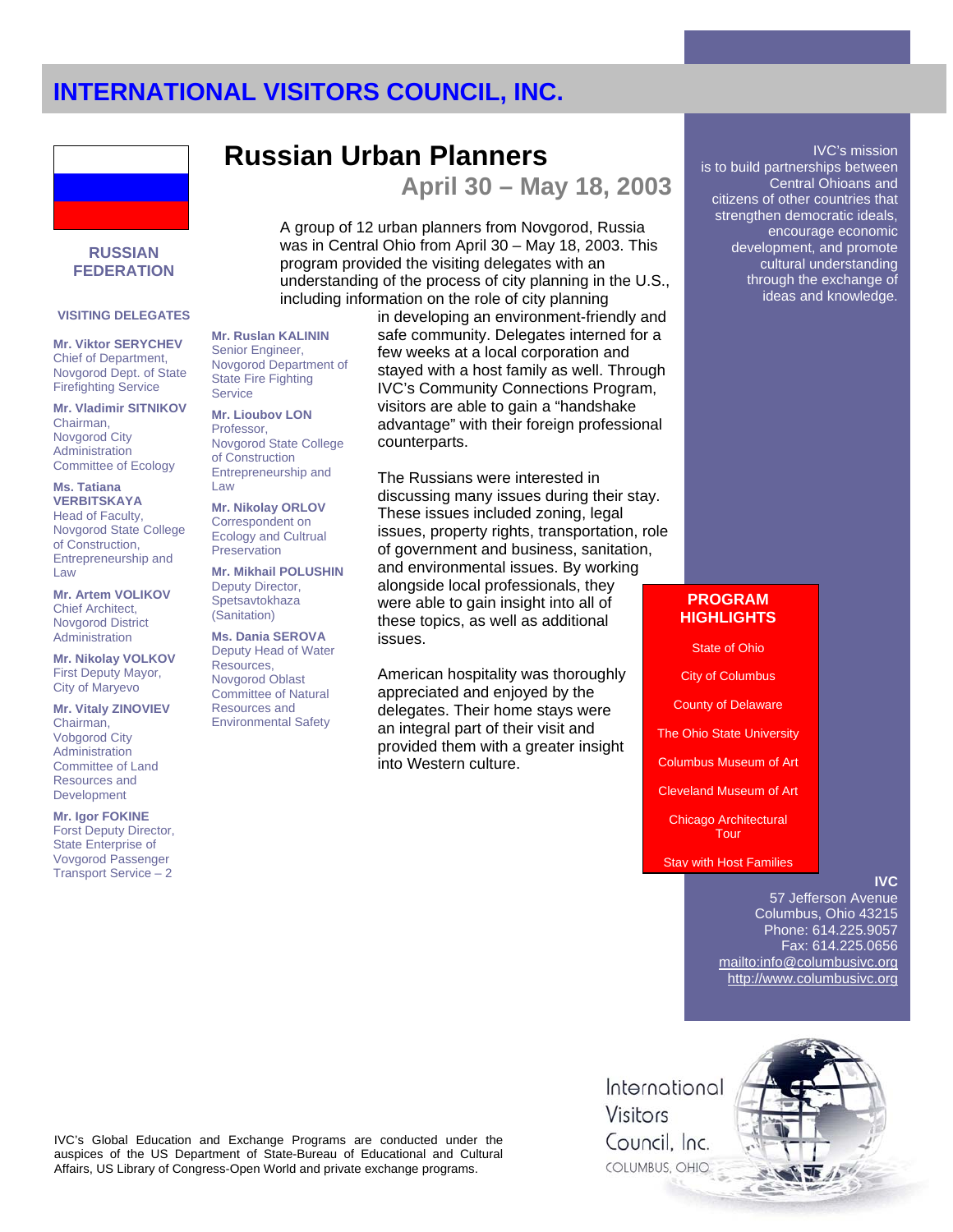

### **Indonesia**

### **PARTICIPANTS**

**Mr. Martani HUSEINI**  Dean, Social & Behavioral Sciences University of Indonesia

**Mr. Victor MENAYANG** Chair of Department of **Communication** University of Indonesia

**Mr. Awang RUSWANDI**  Head of Communication Diploma Program University of Indonesia

**Mr. Arie Setiabudi SOESILO**  Vice Dean III, Social and Political Sciences University of Indonesia

**Mr. Heri HAERUDIN**  Lecturer, Communication Department University of Indonesia

#### **Mr. Pinckey TRIPUTRA**

Lecturer, Graduate Program of Social **Science** University of Indonesia

### **Mr. Effendi GAZALI**

Lecturer and Research, Graduate Program University of Indonesia

#### **Mr. Triarko NURLAMBANG** Lecturer,

Graduate Program of **Communications** University of Indonesia

## **Television Broadcasting**

**May 11-21, 2003** 

Guests from the University of Indonesia came to Central Ohio May 11-21, 2003. The program, being coordinated locally by International Visitors Council, Inc. and nationally by the International Institute for Education, is designed to provide an opportunity for them to meet with their professional counterparts in the United States, as well as examine U.S. broadcasting practices.

## **Background:**

The University of Indonesia's (UI) Communications Department is Indonesia's most important communications program. UI has one of the country's finest broadcasting training programs, with a campus TV station (TVUI). The department is transforming itself from emphasizing communications theory to teaching practical journalism. UI wants to improve its broadcast training program and also build a solid print journalism program by modeling its program on the U.S. and establishing educational linkages.

## **Program Objectives:**

While in the U.S., our guests observed the following topics:

- ♦ How campus TV broadcast stations are used for educational purposes.
- ♦ The management, production, broadcasting, and funding of a variety of stations
- Off-air and on-air broadcast educational laboratories
- ♦ The American media environment and press laws including First Amendment Laws
- Explore curriculum development and establish affiliations with university communications and journalism programs in the U.S.

### **PROGRAM HIGHLIGHTS**

Ohio University College of **Communication** 

School of **Telecommunications** and **Telecommunications Center** 

WOUB and ACTV-7 public television

## **IVC**

57 Jefferson Avenue Columbus, Ohio 43215 Phone: 614.225.9057 Fax: 614.225.0656 mailto:info@columbusivc.org http://www.columbusivc.org

International Visitors Council. Inc. COLUMBUS, OHIO



IVC's Global Education and Exchange Programs are conducted under the auspices of the US Department of State-Bureau of Educational and Cultural Affairs, US Library of Congress-Open World and private exchange programs.

IVC's mission is to build partnerships between

Central Ohioans and citizens of other countries that strengthen democratic ideals, encourage economic development, and promote cultural understanding through the exchange of ideas and knowledge.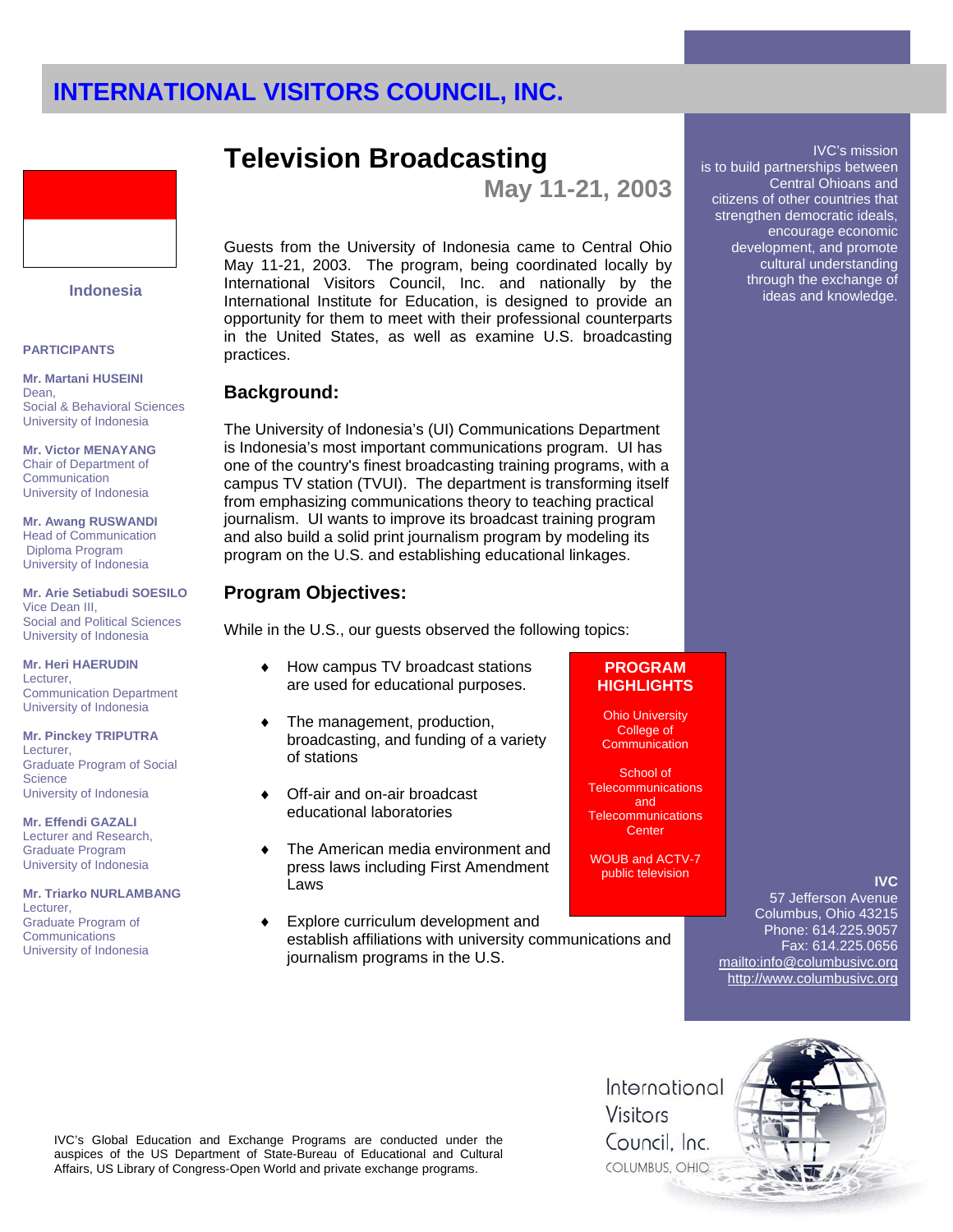

#### **Bosnia &Herzegovina**

#### **PARTICIPANTS**

**Mr. Aleksander GRANDIC**  Librarian, National and University Library of Republika SRPSKA

**Ms. Beba-Esrefa RASIDOVIC**  Head Librarian, Library of the Faculty of Criminal Justice Sciences

**Ms. Hedija KODZAGA** Head of the Library Of the School of Law, University of Sarajevo in **Sarajevo**

**Mr. Dragan GOLUBOVIC**  Head of the Library at the "Media Centar" Center for Journalists, **Sarajevo**

**Ms. ENISA ZUNIC**  Director of National and University Library "DERVIC SUSIC", **Tuzla**

## **Librarian Delegation from Bosnia**

**May 15-17, 2003** 

Five candidates from Bosnia and Herzegovina visited Central Ohio May 15-17, 2003. The program, being coordinated locally by International Visitors Council, Inc. and nationally by the International Institute for Education, is designed to provide an opportunity for them to meet with their professional counterparts in the United States, as well as examine the role of libraries in developing democracy.

#### **Background:**

Mr. Grandic graduated from the University of Belgrade where he received a degree in Library Sciences. Ms. Rasidovic is a member of the Association of Librarians of Bosnia and Herzegovina. Ms. Kodzaga is also involved with this organization and she graduated from the University of Sarajevo in 2000. Mr. Golubovic is presently the head of the Library at the "Media Centar" and he received a degree from the University of Sarajevo in 2000. Ms. Zunic was a librarian at the National Library called "Ivo Andric" in the city of Travnik, BH.

### **Program Objectives:**

While in the U.S., our guests examined the following topics:

- ♦ Enhancing and developing Bosnian library systems to promote democratic development.
- ♦ Improve understanding of the role of libraries in developing democracy
- Private vs. public libraries
- Federal, state and municipal library systems
- Libraries and access to information

## **PROGRAM HIGHLIGHTS**

Ohio Library Council Trade Show

The Ohio State **University** 

Ohio Net

Online Computer Library Center

### **IVC**

IVC's mission

Central Ohioans and

encourage economic development, and promote cultural understanding through the exchange of ideas and knowledge.

is to build partnerships between

citizens of other countries that strengthen democratic ideals,

57 Jefferson Avenue Columbus, Ohio 43215 Phone: 614.225.9057 Fax: 614.225.0656 mailto:info@columbusivc.org http://www.columbusivc.org

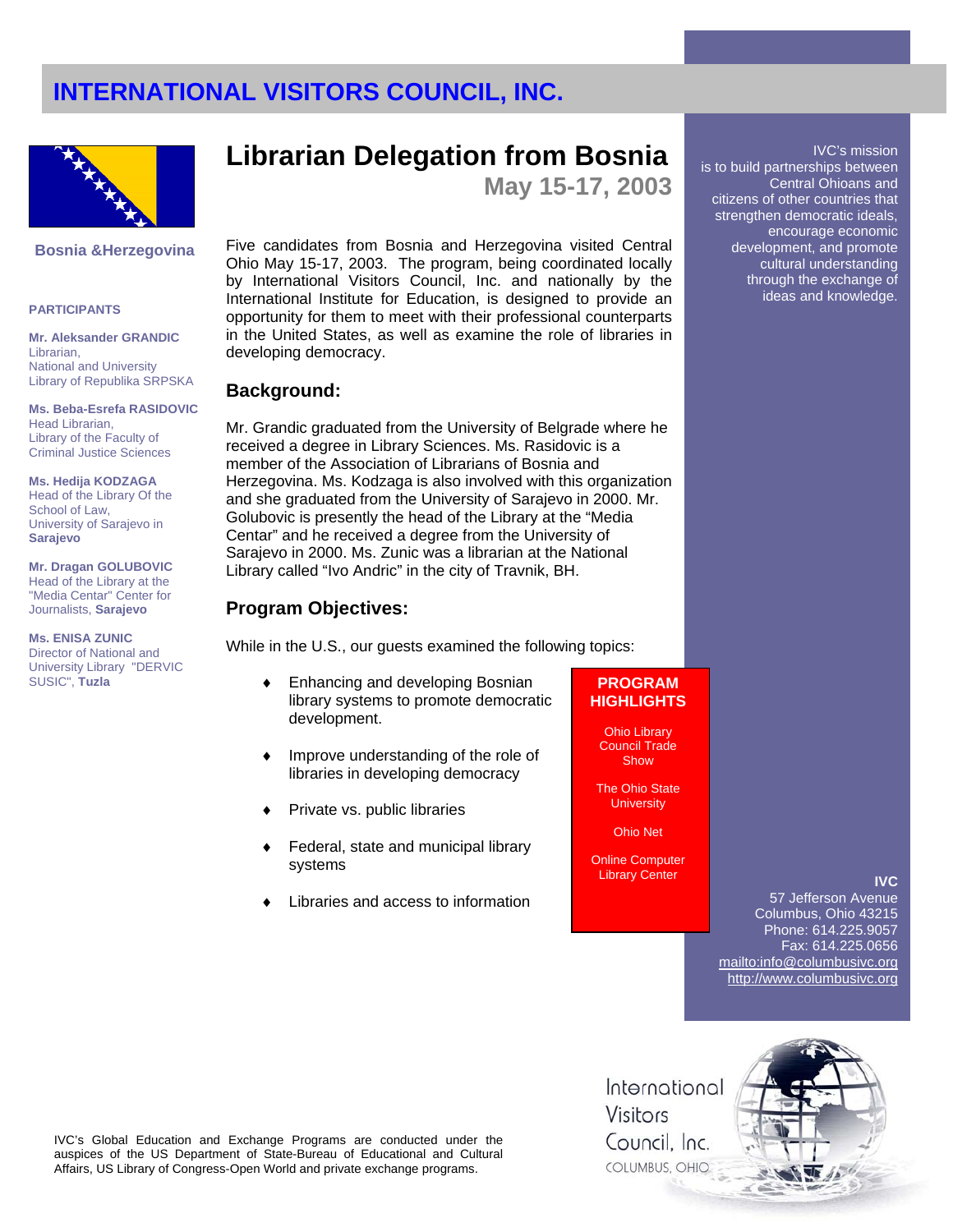

#### **EUROPE**

#### **PARTICIPANTS**

**BULGARIA Mr. Georgi Bozhidarov MALCHEV,** Director, North and South Americas Directorate, Ministry of Economy

#### **CROATIA**

**Ms. Marijana SUMPOR**  Assistant, Zagreb Institute of Economics, Department of **Economics** 

**GERMANY** 

**Mr. Steffen GAUHL**  Manager, Norddeutsche Landesbank

**IRELAND Mr. George LEE** Economics Editor, Radio Telefis Eireann

#### **ITALY**

**Mrs Carmela Rita SANTORO,** Economic Affairs Correspondent, Italian State Radio (Rai)

#### **LATVIA**

**Ms. Inga GOLDBERGA** Director, Latgale Regional Development Agency

#### **ROMANIA**

**Ms. Neguta Lia COTIU**  Head, Office of Trade Policy Defense Instruments Department of Foreign Trade, Government of Romania

#### **SLOVENIA**

**Mrs Natasa ADLESIC BARBA,** Third Secretary, Department for European Integration and Economic Relations, Ministry of Foreign Affairs

**UNITED KINGDOM Mr. David Laurie RUFFLEY**  Member of Parliament, Conservative Party

## **Trade and Economic Development**

**May 5-24, 2003** 

Guests from the several various nations came to Central Ohio May 5-24, 2003. The program, coordinated locally by International Visitors Council, Inc. and nationally by the U.S. Department of State and the Academy for Educational Development, is designed to provide an opportunity for them to meet with their professional counterparts in the United States, as well as examine.

## **Background:**

The United States Department of State is sponsoring an International Visitor project for economic leaders, academics, and journalists from Europe. This project is designed to provide participants with an understanding of the dynamics of U.S. trade policy formulation, state and local initiatives in international trade and export promotion, and innovative strategies for regional economic development.

## **Program Objectives:**

While in the U.S., our guests studied the following topics:

- ◆ State and local initiatives in international trade and export promotion.
- Understanding of the U.S. economic system and domestic economic influences on U.S. trade policy and the policy-making process
- Insights into how American industries-- bio-tech, marketing agri-business, and e-business—remain competitive in the world market
- ♦ Ways in which regional trading organizations have affected American business, economy, and trade relations.

### **PROGRAM HIGHLIGHTS**

Ohio Department of **Development** 

Ohio Export Finance Initiative

The International Trade Division

Greater Columbus Chamber of **Commerce** 

### **IVC**

57 Jefferson Avenue Columbus, Ohio 43215 Phone: 614.225.9057 Fax: 614.225.0656 mailto:info@columbusivc.org http://www.columbusivc.org

International Visitors Council. Inc. COLUMBUS, OHIO



is to build partnerships between Central Ohioans and citizens of other countries that strengthen democratic ideals, encourage economic development, and promote cultural understanding

IVC's mission

through the exchange of ideas and knowledge.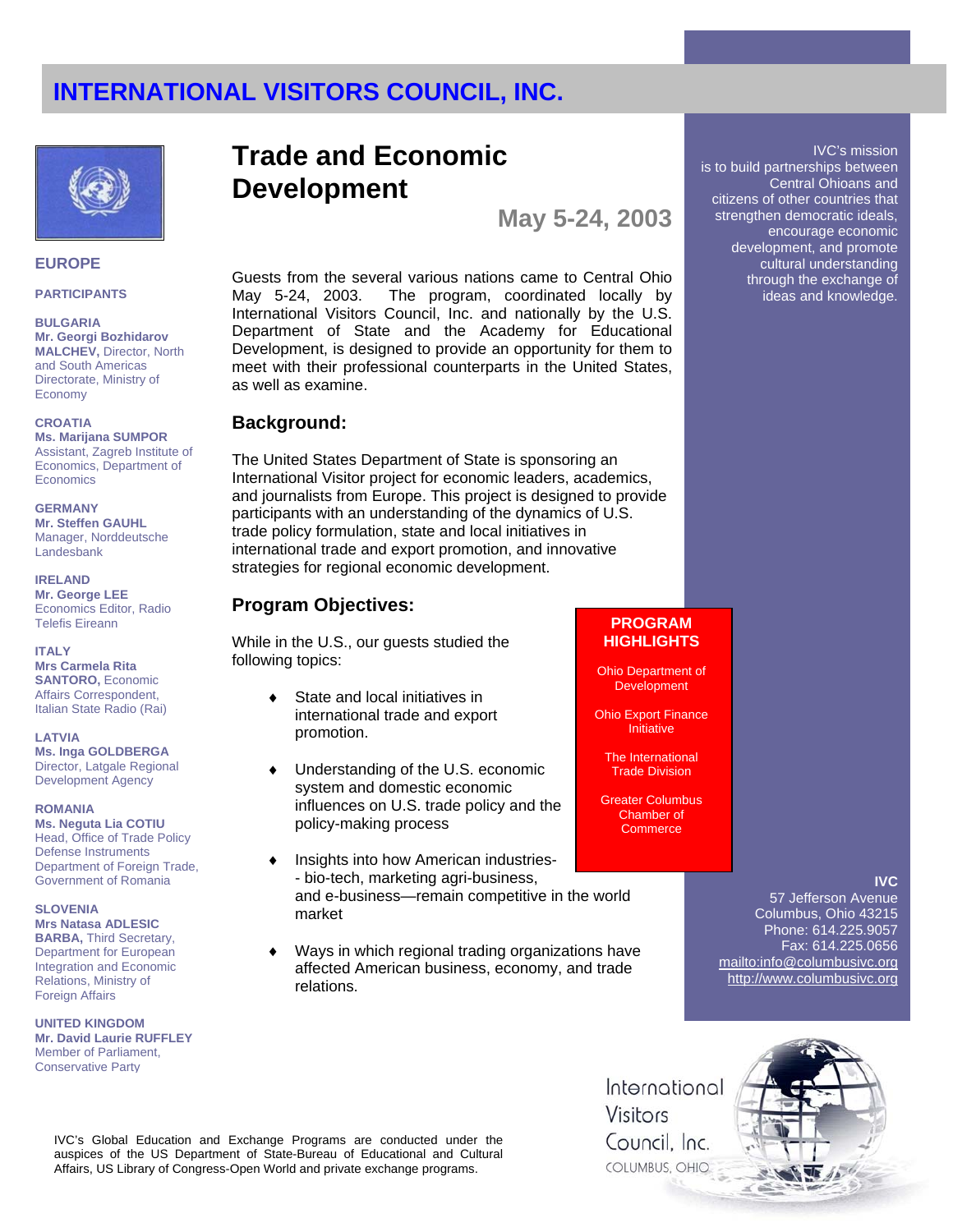

### **KAZAKHSTAN**

### **PARTICIPANTS**

**Mr. Sergey MARINICH**  Head, Department of Collection Acquisition and Processing South Kazakhstani Scientific and Technical Library, Shymkent

#### **Ms. Farida**

**MURZAKHANOVA** Director, Scientific Library Dulati Taraz State University, Taraz

**Ms. Bakt TUSSPOVA** Deputy Director Abay Scientific Library, **Semipalatinsk** 

## **Library Management: A Project for Kazakhstan**

**June 1-4, 2003** 

Mr. Marinich, Ms. Murzakhanova, and Ms. Tusspova visited Central Ohio June 1-4, 2003. The program, being coordinated locally by International Visitors Council, Inc. and nationally by the Meridian International Center, is designed to provide an opportunity for them to meet with their professional counterparts in the United States, as well as examine the organization and management of public and university research libraries.

## **Background:**

Mr. Marinich was previously the Head of the Department of Information Technology and is a member of the South Kazakhstan Library Association. Ms. Murzakhanova was the Chief Methodologist at the Zhambyl Regional Library. She is also an active member of the National and Academic Library Associations. Ms. Tusspova has published 7 monographs on library science topics and will be interested to learn more about the use of information technology in libraries.

## **Program Objectives:**

While in the U.S., our guests examined the following topics:

- ♦ Promotion of libraries within communities
- Libraries as centers for civic education programs
- Libraries on the Web
- Internet and print resources, processing of new acquisitions
- Development of national bibliographic standards

## **PROGRAM HIGHLIGHTS**

**Columbus** Metropolitan Library

Ohio Link

Ohio State University Main Library

Ohio State University

Online Computer Library Center

**IVC**

IVC's mission

Central Ohioans and

encourage economic development, and promote cultural understanding through the exchange of ideas and knowledge.

is to build partnerships between

citizens of other countries that strengthen democratic ideals,

57 Jefferson Avenue Columbus, Ohio 43215 Phone: 614.225.9057 Fax: 614.225.0656 mailto:info@columbusivc.org http://www.columbusivc.org

IVC's Global Education and Exchange Programs are conducted under the auspices of the US Department of State-Bureau of Educational and Cultural Affairs, US Library of Congress-Open World and private exchange programs.

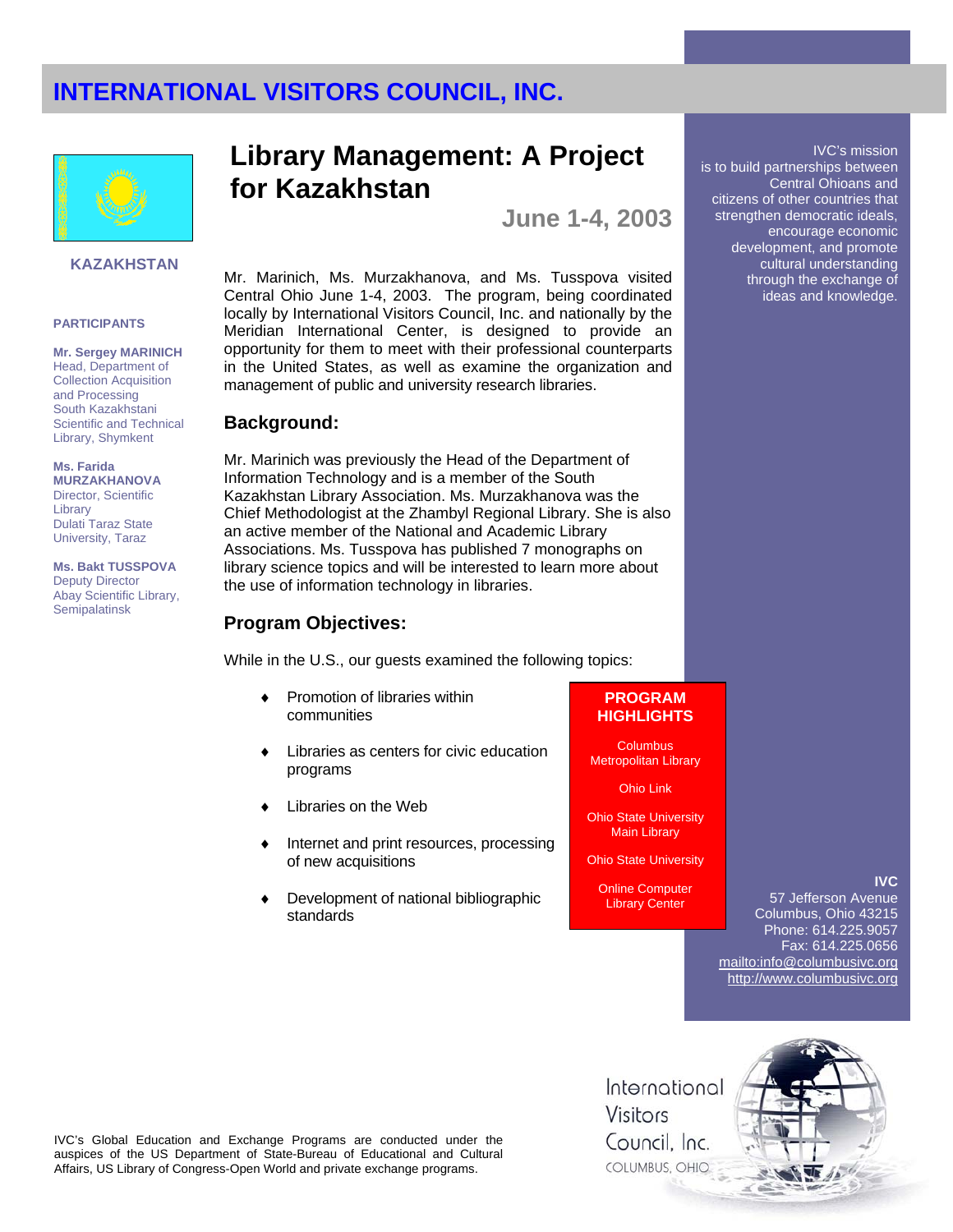

### **KAZAKHSTAN**

#### **PARTICIPANTS**

#### **Mr. Tlektes Yesheyevich BARPIBAYEV**

Chairman, Panel of Judges on Civil Cases, Almaty City Court Teacher, Judicial Training Center

#### **Mr. Bektas Abdykhanovich BEKNAZAROV**

Chairman, Atyrau Province Court Head, Center of Raising Qualifications of Judges

#### **Mr. Vladimir Mikhailovich BORISSOV**

Chairman, Committee on Courts' Administration under the Supreme Court of Kazakhstan

**Dr. Marat Kalmuratovich SABYRBAYEV**  Chairman, Court of Turksibskiy District, Almaty Teacher, Judicial Training Center of the Supreme Court

**Ms. Almaz Dulatovna TASHENOVA** Judge, Supreme Court of Kazakhstan Teacher, Judicial Training Center

## **Independent Judiciary**

**June 11-14, 2003** 

A delegation from Kazakhstan visited Central Ohio June 11-14, 2003. The program, being coordinated locally by International Visitors Council, Inc. and nationally by Meridian International, is designed to provide an opportunity for the delegates to examine U.S. judicial system and to meet their counterparts in the United States.

## **Background:**

In January 2002 the Supreme Court of Kazakhstan established a new Judicial Training Center to train all the judges in Kazakhstan. The building and equipment are almost in place, and participants in this project will be coming to meet with judges and court administrators to learn about judicial training and court administration in the US. Jury trials will also be phased in as part of the establishment of a fully functioning and transparent judicial system.

## **Program Objectives:**

While in the U.S., our guest examined the following topics:

- Overview of US court system and independence of the judiciary
- Activities and management of district/county/state courts
	- ♦ Relationship between courts of different levels
- ♦ Pre-service and in-service judicial training
- Court financing and support services
- Specialized courts, including bankruptcy courts, corporate law, banking legislation, and relationship between general and arbitration courts
- Activities of juries in court procedures and judicial process

## **PROGRAM HIGHLIGHTS**

The Supreme Court of Ohio

Ohio Commission on Dispute Resolution and Conflict Management

> Ohio Ethics **Commission**

Ohio State University

## **IVC**

IVC's mission

Central Ohioans and

is to build partnerships between

citizens of other countries that strengthen democratic ideals, encourage economic development, and promote cultural understanding through the exchange of ideas and knowledge.

57 Jefferson Avenue Columbus, Ohio 43215 Phone: 614.225.9057 Fax: 614.225.0656 mailto:info@columbusivc.org http://www.columbusivc.org

International Visitors Council, Inc. COLUMBUS, OHIO

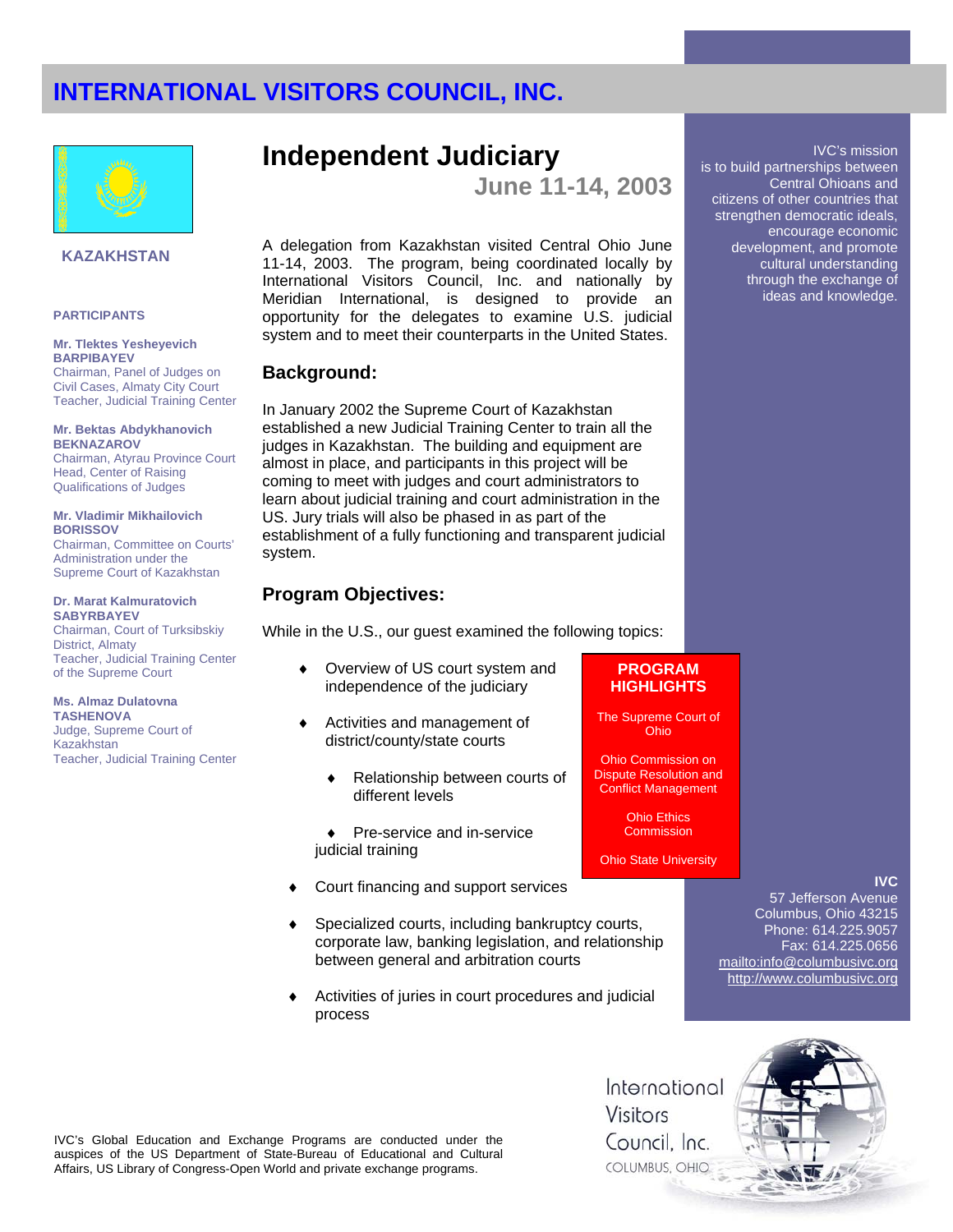

# **INDONESIA**

#### **PARTICIPANTS**

**Mr. Bimo Nugroho SEKUNDATMO**  Director, Institute for the Study of the Free Flow of Information

**Mr. SOLAHUDIN**  Secretary General of

Alliance of Independent **Journalists** 

## **Freedom of the Press in the U.S.**

**June 14 - July 8, 2003** 

These visitors were invited to the United States under the auspices of the U.S. Department of State. The International Visitors' Council is coordinating this program locally. While in the United States, our visitors hope to learn more about the operation and role of the media in the U.S., journalistic ethics, and freedom of the press.

### **Background:**

The visitors, two senior journalists, occupy key positions in nongovernmental organizations, which support media independence and the free flow of ideas. They are in the US to learn about how media freedom and independence are protected in the U.S. as well as how journalists are trained. They would like to meet with journalists and academics at colleges and universities.

## **Program Objectives:**

While in the U.S., Mr. Sekundatmo and Mr. Solahudin examined the following topics:

- How journalists are trained
- How the media monitors itself and how it is monitored by watchdog organizations
- How media are financed
- How editorial policy and commentary are separated from reporting
- Members of different ethnic groups that are involved in community activities, particularly the media

## **PROGRAM HIGHLIGHTS**

Ohio University School of **Telecommunications** 

> The Athens Messenger

Columbus Dispatch

Ohio State University

La Voz Hispana

International Institute for Democracy

### **IVC**

IVC's mission

Central Ohioans and

encourage economic development, and promote cultural understanding through the exchange of ideas and knowledge.

is to build partnerships between

citizens of other countries that strengthen democratic ideals,

57 Jefferson Avenue Columbus, Ohio 43215 Phone: 614.225.9057 Fax: 614.225.0656 mailto:info@columbusivc.org http://www.columbusivc.org

IVC's Global Education and Exchange Programs are conducted under the auspices of the US Department of State-Bureau of Educational and Cultural Affairs, US Library of Congress-Open World and private exchange programs.

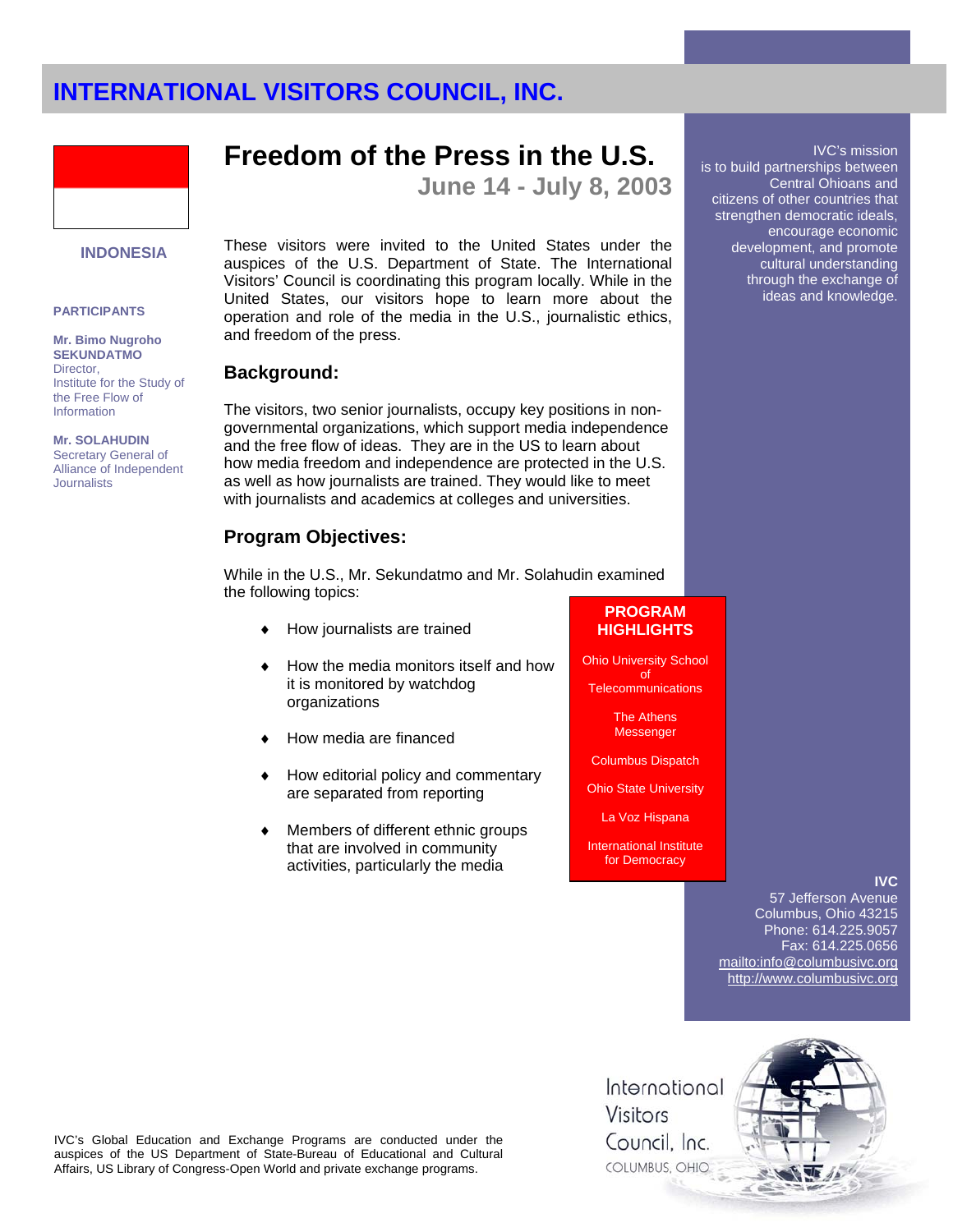

**Chile** 

#### **PARTICIPANT**

**Mr. Carlos Segundo Santiago GRAY** Cultural Director, Municipality of Pucon

## **Cultural Management**

**July 2 - 9, 2003** 

Mr. Carlos Gray came to Central Ohio July 2-9, 2003. Mr. Gray is a visitor under the auspices of the United States government. The International Visitors' Council is coordinating this program locally. While in the U.S., Mr. Gray would like to examine various arts management topics.

### **Background:**

Mr. Gray is currently the Cultural Director of the Municipality of Pucon in Chile. It is located in the Patagonia region. Mr. Gray is in charge of all artistic and cultural activities in the township. The busy season is in the summer, when the lake in Pucon becomes a popular tourist location. Mr. Gray has also been an actor, author, playwright, and choreographer as well as the producer of the Rosita Renard Music Festival.

## **Program Objectives:**

While in the U.S., Mr. Gray studied the following topics:

- The objectives of cultural organizations in the U.S. and their relationship with local, state, and federal governments
- Approaches to financing and structuring cultural organizations
- Youth arts programs, particularly afterschool programs
- Management of youth festivals
- Planning cultural activities that serve a diverse community and attract tourism

## **PROGRAM HIGHLIGHTS**

The Ohio Arts Council

Columbus Museum of Art

ArtSpace Lima

**Cincinnati** Contemporary Arts **Center** 

**COSI** 

Short North Gallery **District** 

### **IVC**

57 Jefferson Avenue Columbus, Ohio 43215 Phone: 614.225.9057 Fax: 614.225.0656 mailto:info@columbusivc.org http://www.columbusivc.org

IVC's Global Education and Exchange Programs are conducted under the auspices of the US Department of State-Bureau of Educational and Cultural Affairs, US Library of Congress-Open World and private exchange programs.

International Visitors Council, Inc. COLUMBUS, OHIO



is to build partnerships between

citizens of other countries that strengthen democratic ideals,

IVC's mission

Central Ohioans and

encourage economic development, and promote cultural understanding through the exchange of ideas and knowledge.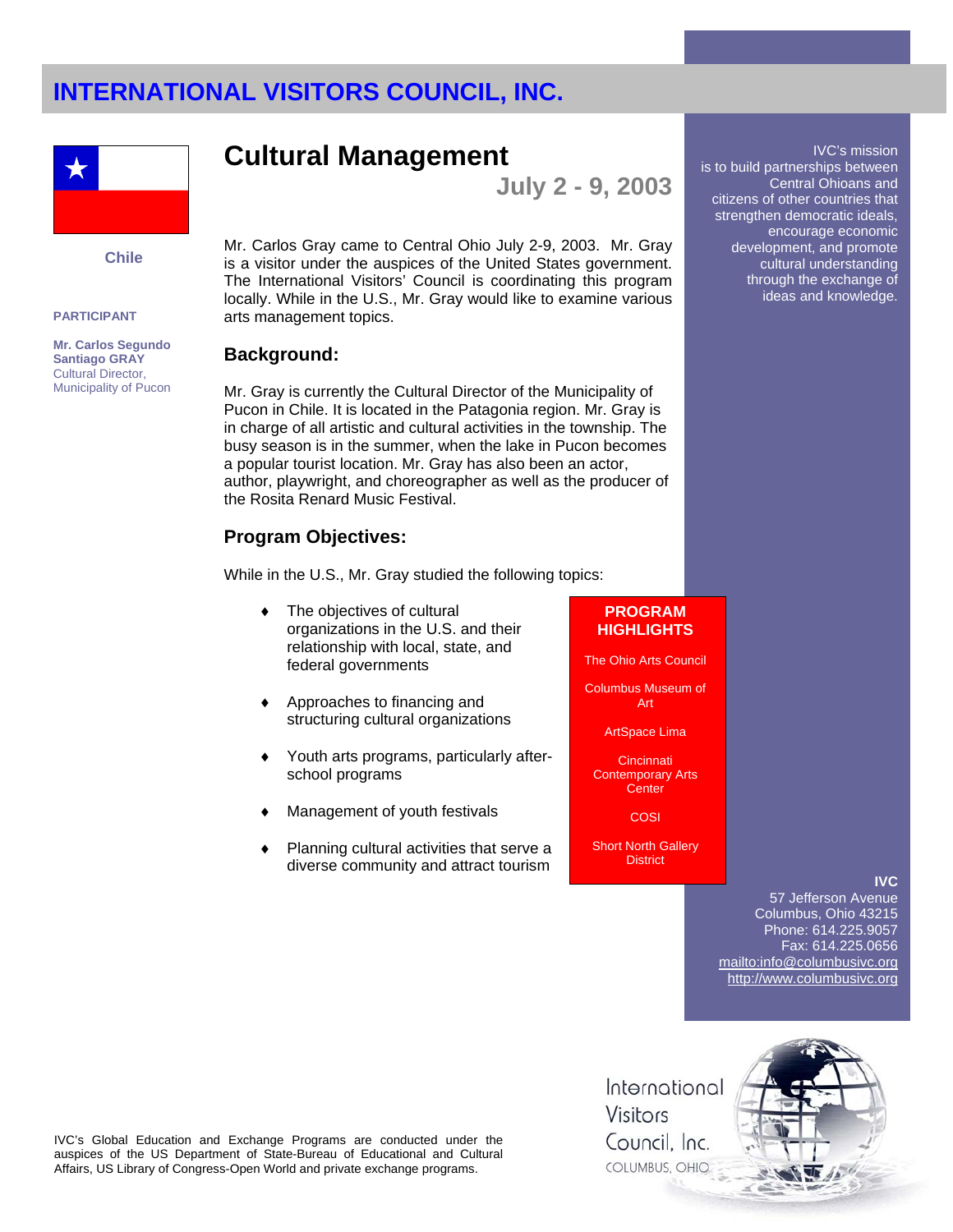

### **CHINA**

#### **PARTICIPANTS**

Mr. Liu Min

- Mr. Chen Zhangquan
- Mr. Han Shansheng
- Mr. Liu Zhiwei
- Mr. Wang Yong
- Mr. Wang Baochang
- Mr. Zhang Hui
- Mr. Li Sihua
- Mr. Wang Weizhi
- Mr. Zhang Zhaofang
- Mr. Zhang Wanqi
- Mr. Lu Xingxin
- Mr. Xu Chunjie

## **Agricultural Aviation**

**July 16 - 18, 2003** 

A team coordinated by Beijing's Ministry of Agriculture is traveling under the Scientific and Technical Exchange Agreement between the USDA and the People's Republic of China. The International Visitors' Council coordinated this program locally.

## **Background:**

Many of these delegates are active administrators in the Ministry of Agriculture in China. Several others are active administrators in other various organizations including the Office of Agriculture Machinery, the Department of Agricultural Mechanization, and the Service Station of Agricultural Aviation.

## **Program Objectives:**

While in the U.S., our guests studied the following topics:

- ♦ The course and status of agricultural aviation and its general planning
- To understand the technical situation, application, and future aspect and stress of development of agricultural aviation
- To understand the status of production and management, price, and exports of aircraft
- ♦ The form of operation service and administration of agricultural aviation
- The possibility of cooperation between two countries in the field of agricultural aviation

## **PROGRAM HIGHLIGHTS**

AIAA International Air & Space Symposium

Inventing Flight: The Centennial Celebration

Wings River Show

United States Air Force Museum

National Aviation Hall of Fame

2003 Dayton Air Show

### **IVC**

IVC's mission

Central Ohioans and

encourage economic development, and promote cultural understanding through the exchange of ideas and knowledge.

is to build partnerships between

citizens of other countries that strengthen democratic ideals,

57 Jefferson Avenue Columbus, Ohio 43215 Phone: 614.225.9057 Fax: 614.225.0656 mailto:info@columbusivc.org http://www.columbusivc.org



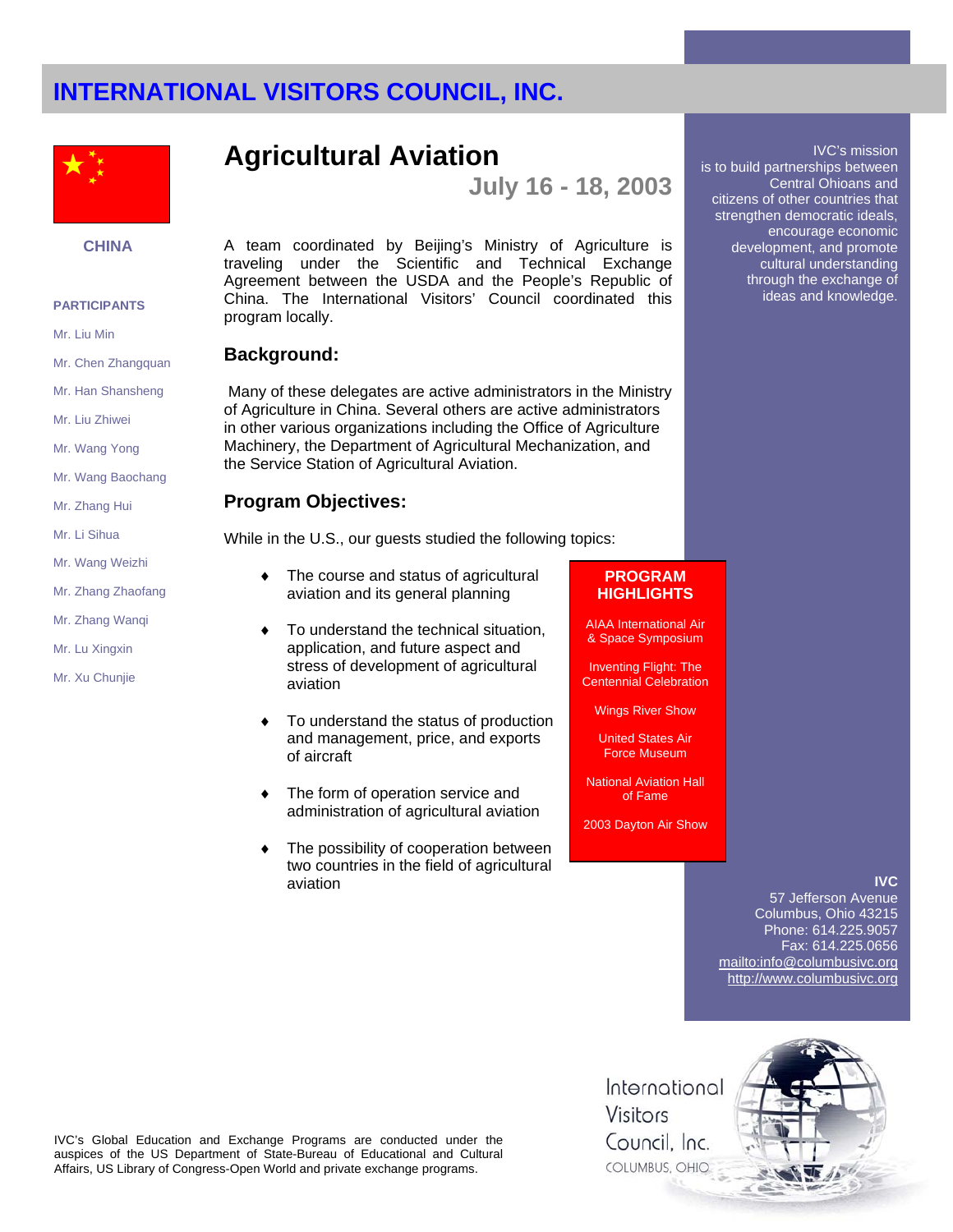

#### **ALBANIA**

#### **PARTICIPANTS**

**Mrs. Rezarta ABDIU**  Anti-Corruption Unit Council of Ministers

**Mr. Sokol BERBERI**  Director, Albanian Center for Parliamentary Studies

**Dr. Ermir DOBJANI** Albanian Ombudsman

#### **Mr. Raimond KOCI** Inspector, Auditing Dept. Central Institutions and Capital Development State Supreme Audit

**Mr. Kreshnik SPAHIU** Director, Leginet Center

TRANSLATORS:

**Mr. Tomi KOLA**

**Mr. Arthur DIMAS** 

## **Government Anti-Corruption**

**July 23 - 26, 2003** 

The goal of this program is to underscore the need for a systematic effort to prevent and eradicate corruption in government, and highlight how governmental and nongovernmental groups cooperate to enhance the rule of law and the enforcement of statutes.

## **Background:**

These visitors participated in a program that covers areas in government ethics, internal auditing and accountability offices, agencies and schools focusing on ethics education, commissions that monitor elections, and training/internal affairs offices.

## **Program Objectives:**

While in Columbus, our guests observed the following topics:

- "Character education," which integrates widely-shared core character qualities, such as caring, citizenship, fairness, respect, responsibility, and trustworthiness
- Ethics and professionalism in the judicial college
- Governmental ethics

The main goal of the Columbus segment of the trip is to promote ethics in education. The visitors will be visiting various organizations dealing with this topic, particularly The Ohio

State University, where they will be speaking with distinguished faculty on the topic of governmental ethics.

## **PROGRAM HIGHLIGHTS**

Center for Civic **Character** 

Continuing Legal Education (Ohio Bar Association)

> Ohio Ethics **Commission**

Ohio Judicial College

Ohio Partners in **Education** 

### **IVC**

IVC's mission

Central Ohioans and

is to build partnerships between

citizens of other countries that strengthen democratic ideals, encourage economic development, and promote cultural understanding through the exchange of ideas and knowledge.

57 Jefferson Avenue Columbus, Ohio 43215 Phone: 614.225.9057 Fax: 614.225.0656 mailto:info@columbusivc.org http://www.columbusivc.org



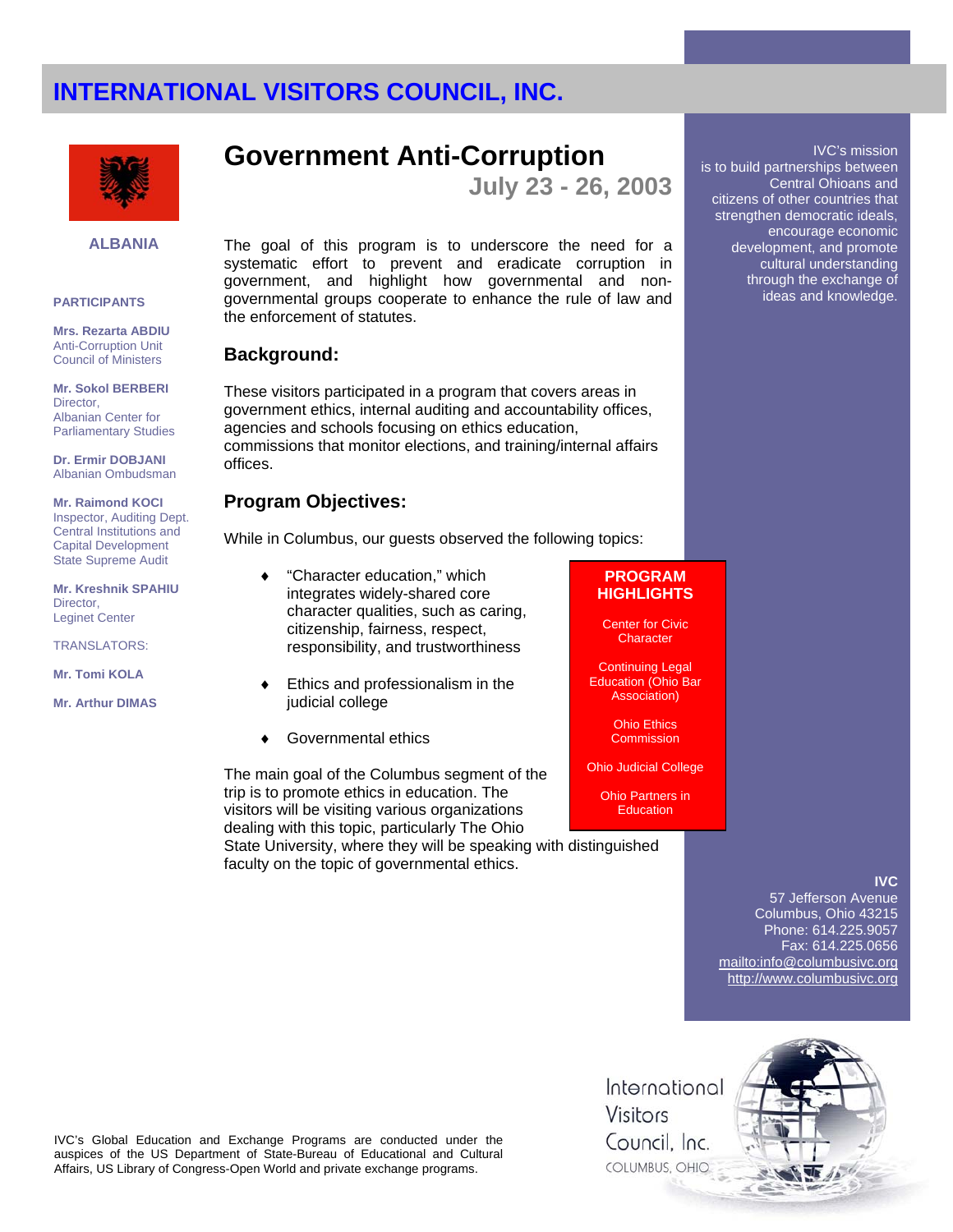

**HONG KONG**

#### **PARTICIPANT**

**Ms. Yee Man Venia MAK** Assistant Librarian (Media Resource Services Library) The Hong Kong Institute of Education

## **Library Resources**

**July 27 - 30, 2003** 

The overall objectives for Ms. Mak's program are for her to gain an understanding U.S. library practices and developments, network with U.S. colleagues and build connections between the U.S. and Hong Kong; and expand her understanding of the importance of freedom of information. Her program is sponsored by the U.S. Department of State and is being arranged by the Institute of International Education.

#### **Background:**

The Hong Kong Institute of Education is dedicated solely to teacher education. The Institute offers nine Bachelor of Education programs, four post-graduate diploma education programs and two certificate in Education programs as well as a wide range of in-service training courses and other programs in secondary, primary, pre-primary, technical and special education. The total student population is around 7000 while the full-time student enrollment stands at over 3200.

### **Program Objectives:**

While in the U.S., Ms. Mak spoke with library professionals in academic, public, and private sectors to:

- ♦ Obtain firsthand knowledge about developments in the U.S. library scene
- Observe and consult with library professionals on new ideas, experiences and current developments, especially in multimedia resources, ways of promoting multi-media resources, and results of various projects in the Digital Library Initiative

## **PROGRAM HIGHLIGHTS**

OCLC Asia Pacific

Ohio Public Library Information Network

Ohio State University Main Library

**Columbus** Metropolitan Library

**OhioLINK** 

State Library of Ohio

57 Jefferson Avenue Columbus, Ohio 43215 Phone: 614.225.9057 Fax: 614.225.0656 mailto:info@columbusivc.org http://www.columbusivc.org

**IVC**

IVC's Global Education and Exchange Programs are conducted under the auspices of the US Department of State-Bureau of Educational and Cultural Affairs, US Library of Congress-Open World and private exchange programs.

International Visitors Council, Inc. COLUMBUS, OHIO



#### IVC's mission

is to build partnerships between Central Ohioans and citizens of other countries that strengthen democratic ideals, encourage economic development, and promote cultural understanding through the exchange of ideas and knowledge.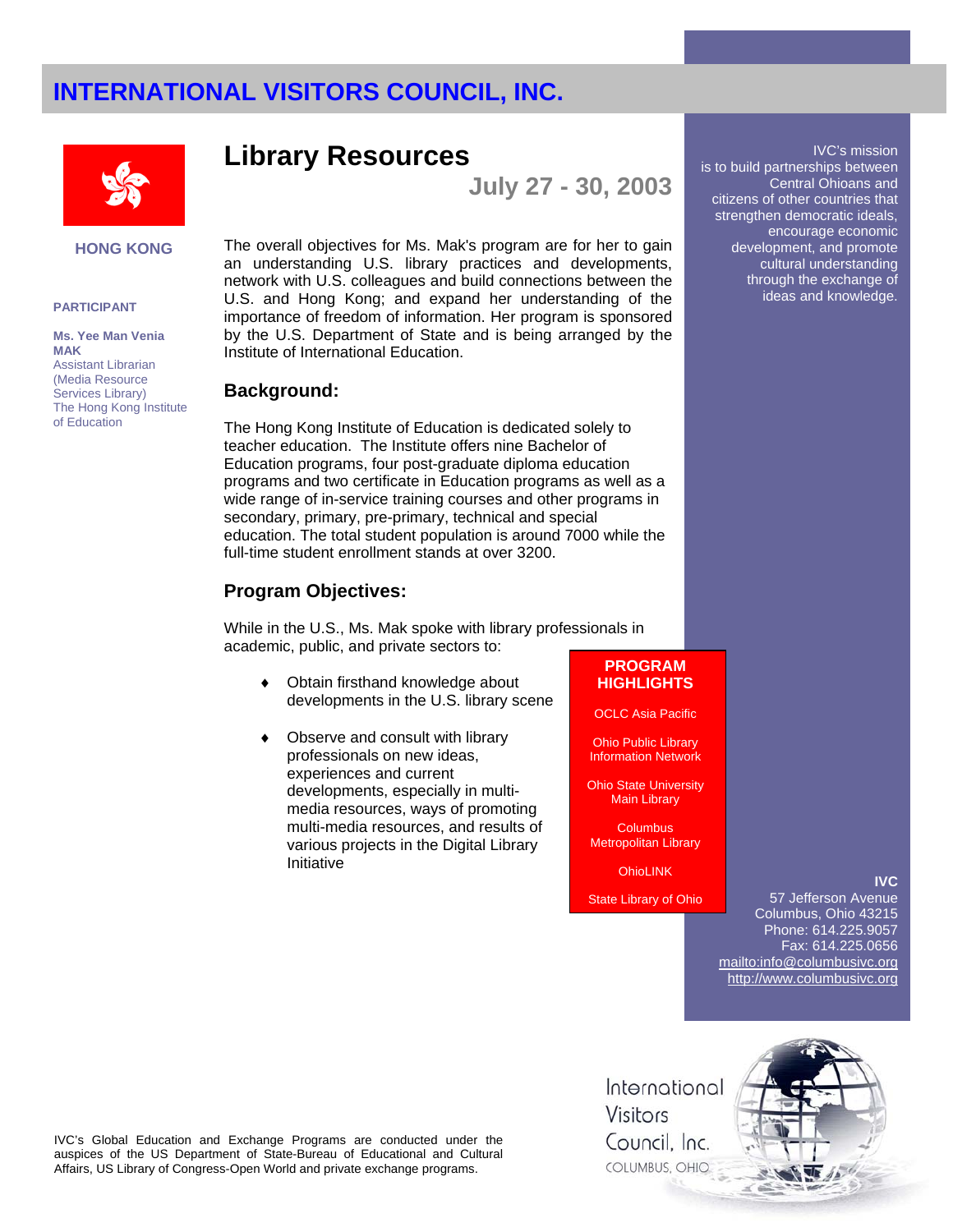

### **MALAYSIA**

#### **PARTICIPANTS**

**Mr. TANG King Hung** President, Advocates' Association of Sarawak **Malaysia** 

**Ms. Petra Beng Ai ONN**  Chairperson, Penang Bar and Vice President NCWO, **Malaysia** 

**Ms. Maureen LIND** Sole Proprietor Lind and Company **Malaysia** 

**Mary Wilburn**  USDOS English Language Officer

## **U.S. Judicial System**

**August 17-20, 2003** 

A delegation of three leaders of the legal community in Malaysia was in Central Ohio August 17-20, 2003. The program, being coordinated locally by International Visitors Council, Inc. and nationally by the Meridian International Center, is designed to provide these visitors an opportunity to examine the U.S. Judicial System and, in particular, judicial training and methods for conflict resolution.

In his capacity as President of the Advocates' Association of Sarawak and a member of the Rules Committee, Mr. Tang is able to formulate and revise rules of the courts to ensure fair and expeditious disposal of cases.

With the experience he gains on this program, he will be able to introduce improvements to the Malaysian judicial system and court processes through the Rules Committee. This program will

also give him the opportunity to learn more about alternative dispute resolution in the U.S., which should enhance his effectiveness as a member of the Sarawak Mediation Center.

Ms. Onn is a leader of the legal community in Penang and well known for her leadership on women's issues. She has been researching the development of alternative dispute resolution reforms for her country's legal system and urging their immediate implementation in the Penang courts. It would be valuable for her to be exposed to the U.S. judicial system and its practices during her visit.

Ms. Lind is a respected senior member of the bar and has been in continuous active practice since her admission. She is the longest-serving president of the Sabah Law Association, and is currently chairman of the Enquiry Committee. She has served as the chief spokesperson for the legal community in Sabah and has been at the forefront of discussions on contentious issues, such as legal reform, with the government and the courts. In addition, her name has recently been forwarded to the Chief Justice for possible appointment to Malaysia's Supreme Court

Ms. Lind has expressed great interest in having a first-hand look at the U.S. court system in order to assist the Sabah Law Association push for reforms. In particular, she would like to learn more about conflict resolution and case management to reduce backlogs in the U.S. courts.

#### IVC's mission is to build partnerships between Central Ohioans and citizens of other countries that strengthen democratic ideals, encourage economic development, and promote cultural understanding through the exchange of ideas and knowledge.

## **PROGRAM HIGHLIGHTS**

Franklin County Court of Common Pleas

Ohio Bar Association

Ohio Court of Appeals and Court of Claims

Ohio State University

Ohio Supreme Court & Judicial College

### **IVC**

57 Jefferson Avenue Columbus, Ohio 43215 Phone: 614.225.9057 Fax: 614.225.0656 mailto:info@columbusivc.org http://www.columbusivc.org

International Visitors Council, Inc. COLUMBUS, OHIO

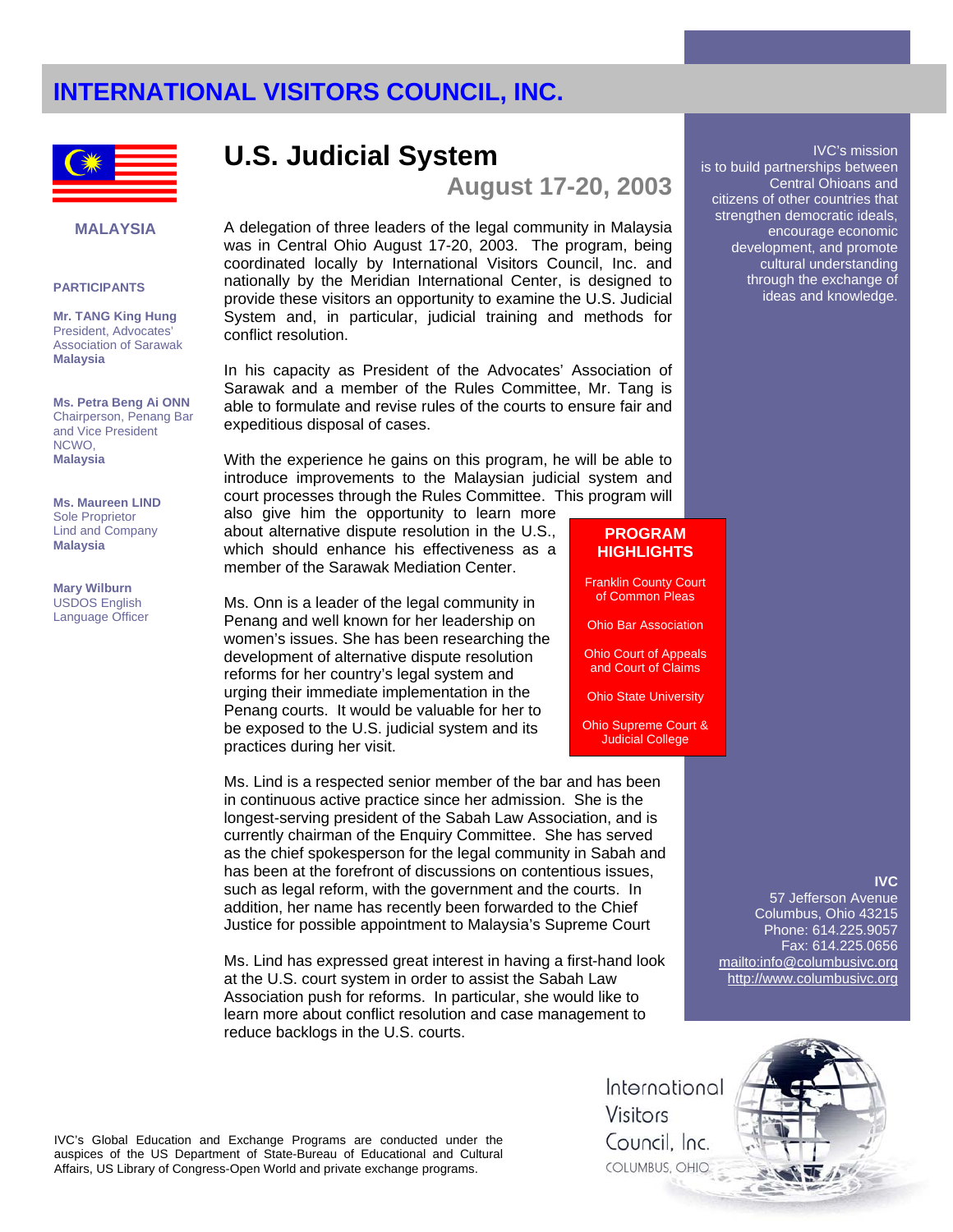

## **INDONESIA**

#### **PARTICIPANT**

**Mr. Yayat SUPRIYATNA** Vice Director, Upcoming Republika TV Station, Jakarta**, Indonesia**

**Broadcast Journalism** 

**August 20-23, 2003** 

Mr. Yayat Supriyatna came to Central Ohio August 20-23, 2003. The program, being coordinated locally by International Visitors Council, Inc. and nationally by Phelps Stokes Fund, is designed to provide a Mr. Supriyatna in opportunity to meet with his counterparts in the field of broadcast journalism. In addition to his visit to Ohio, Mr. Supriyatna will be traveling to Washington, DC, Atlanta, GA, and New York, NY during his stay in the U.S. August 10-September 2, 2003.

### **Background:**

Mr.Yayat Supriyatna is the former editor-in-chief of Republika Newspaper. He is now responsible for establishing a television station owned by the same group that owns Republika Newspaper. The new TV station will be launched in March 2004 and Mr. Supriyatna's future responsibility will be with the TV news program.

## **Program Objectives:**

Mr. Supriyatna explored these five main themes:

- broadcasting issues
- the operations of local and national TV stations
- U.S. foreign policy
- Muslim life in America, and
- broadcast journalism training.

is to build partnerships between Central Ohioans and citizens of other countries that strengthen democratic ideals, encourage economic development, and promote cultural understanding through the exchange of ideas and knowledge.

IVC's mission

**PROGRAM HIGHLIGHTS**

Ohio University

**ONN** WBNS 10-TV

WOSU

### **IVC**

57 Jefferson Avenue Columbus, Ohio 43215 Phone: 614.225.9057 Fax: 614.225.0656 mailto:info@columbusivc.org http://www.columbusivc.org

IVC's Global Education and Exchange Programs are conducted under the auspices of the US Department of State-Bureau of Educational and Cultural Affairs, US Library of Congress-Open World and private exchange programs.

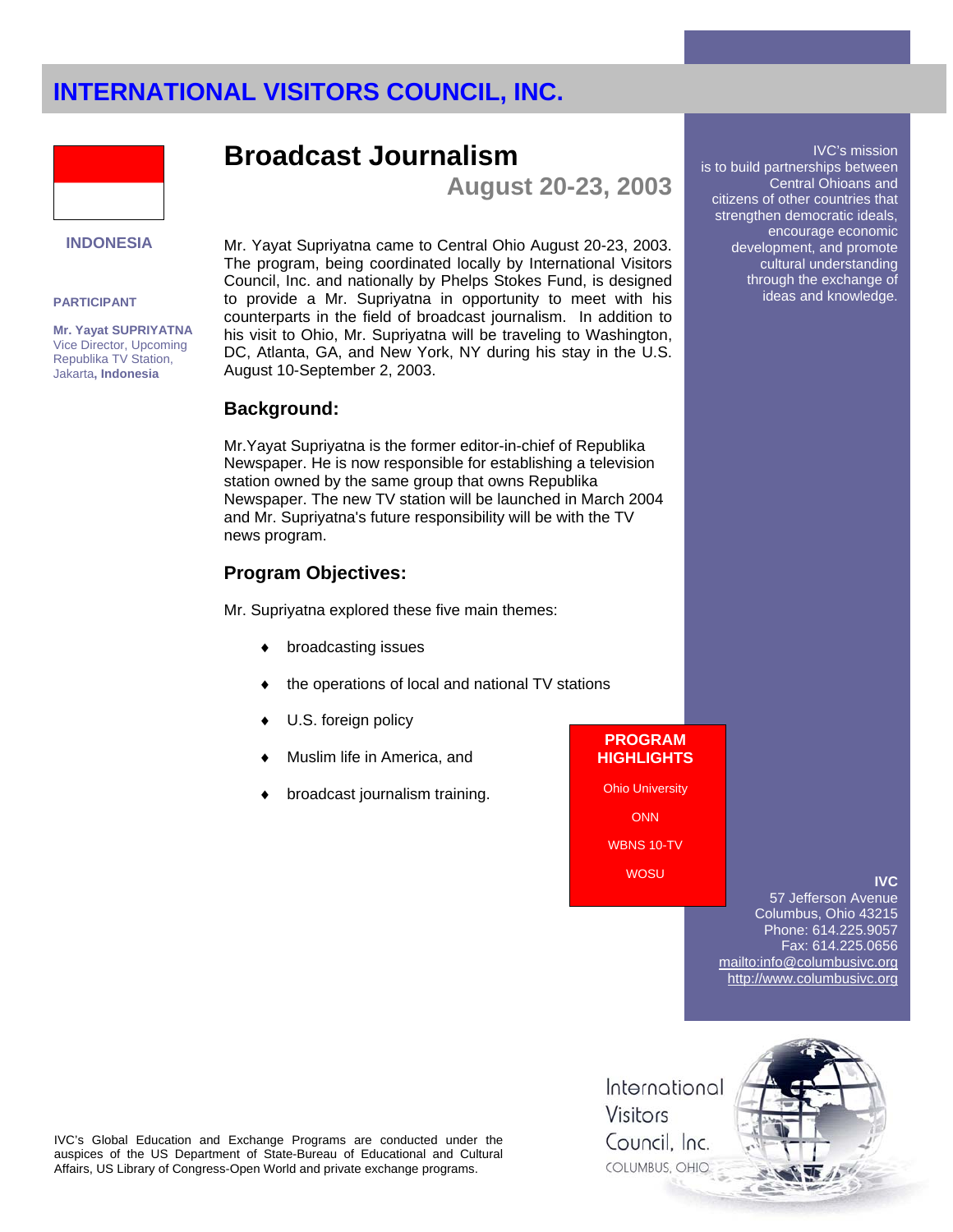

#### **REPUBLIC OF MOLDOVA**

#### **VISITING DELEGATES**

**Mr. Alexandru APRUDA** Marketing Manager, "Lebrursvin," Moldova

**Ms. Olga BAXAN**  Associate 2, PriceWaterHouseCoopers, Moldova

**Ms. Lidia CHITOROG**  General Director, "Managerul Fondului," Moldova

**Ms. Maia DUCA** Marketing Consultant, "Agro-Consultant," Moldova

**Mr. Sergiu GRAMMA** Chief Accountant, "AgeFin- Ingrup" Moldova

**Mr. Alexei MANIACHOV**  CEO, "Office" Newspaper, **Moldova** 

**Mr. Eugeniu PRUTEAN** Foreign Relations Manager (Imports/Exports) Drancor LLC, Moldova

**Ms. Tatiana ROTARCIUC** Manager, Banca Sociala, Moldova

**Ms. Viorica SPINEI**  Economist, Eximbank, Moldova

**Ms. Natalia TURCAN** Marketing & Sales Manager, Orizontul, Moldova

## **Moldavian Entrepreneurial Group**

**August 21 – September 21, 2003** 

A delegation of 10 entrepreneurs from the Republic of Moldova was in Central Ohio from August 21 – September 21, 2003. This program provided the visiting leaders with an opportunity to observe American businesses first-hand. Delegates interned for a few weeks at a local corporation and stayed with a host family as well. Through IVC's Community Connections Program, visitors are able to gain a "handshake advantage" with their foreign professional counterparts.

Several of the Moldavians are in the field of marketing and finance, so the visit tended to center around these topics. In addition to these, delegates were also interested in discussing a variety of issues, which included business planning, business communications, farmers markets, accounting, taxation, management skills, logistics, financial consulting, and

banking. These issues were addressed by interning alongside local professionals. Delegates also gained a greater insight into American business practices.

The Moldavians enjoyed American hospitality at its finest by staying with local host families. Home stays allow delegates to fully experience American culture and provide them with an opportunity to make American friends. They also gained a better understanding of Western culture.

### **PROGRAM HIGHLIGHTS**

State of Ohio

City of Columbus

City of Cleveland

Niagra Falls

The Ohio State University

Columbus Museum of Art

Chicago Architectural Tour

Chicago Board of Trade

Stay with Host Families

### **IVC**

IVC's mission

Central Ohioans and

encourage economic development, and promote cultural understanding through the exchange of ideas and knowledge.

is to build partnerships between

citizens of other countries that strengthen democratic ideals,

57 Jefferson Avenue Columbus, Ohio 43215 Phone: 614.225.9057 Fax: 614.225.0656 mailto:info@columbusivc.org http://www.columbusivc.org

IVC's Global Education and Exchange Programs are conducted under the auspices of the US Department of State-Bureau of Educational and Cultural Affairs, US Library of Congress-Open World and private exchange programs.

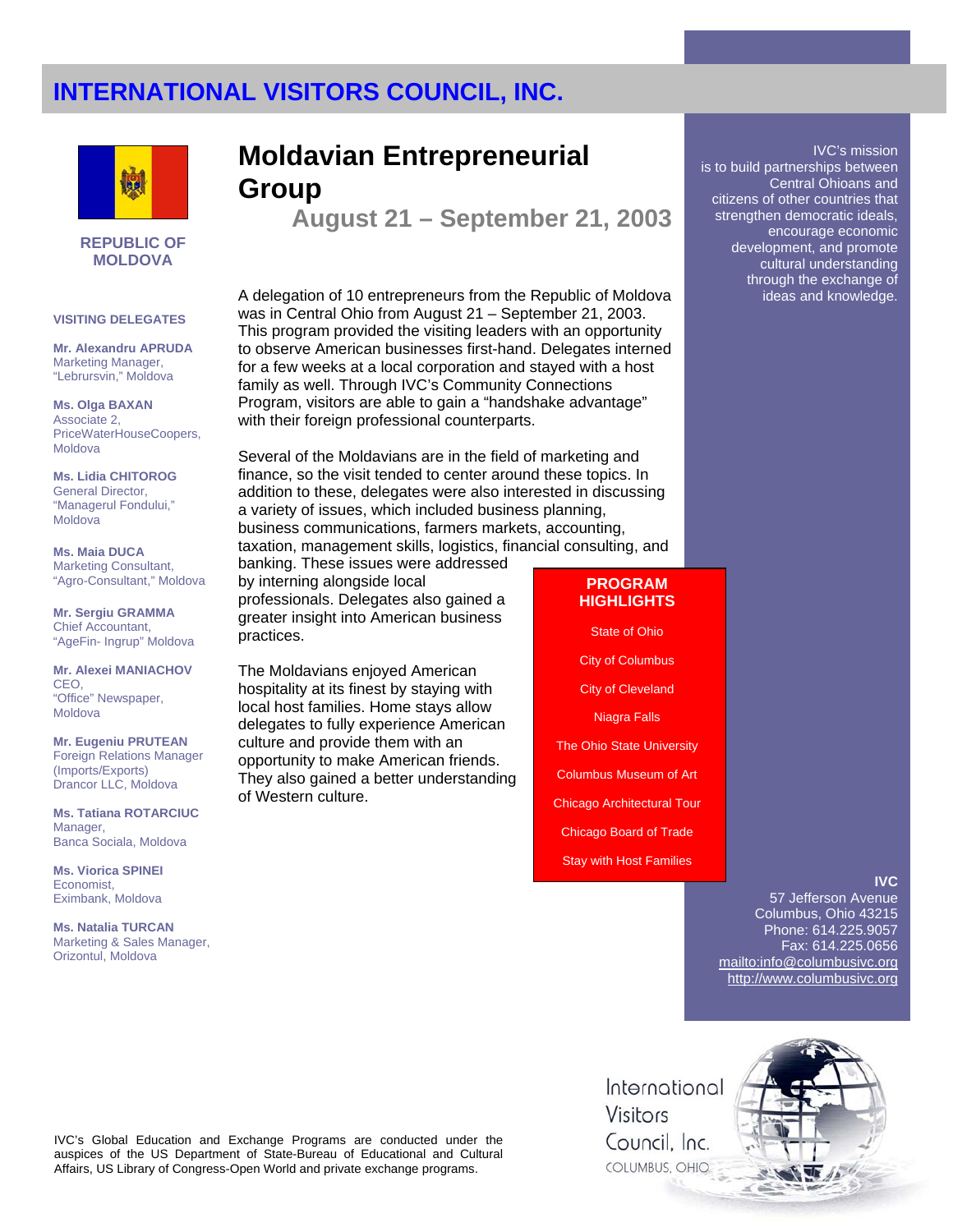

### **PERU**

### **PARTICIPANT**

Mr. Fabian **NOVAK**, PhD Director, Institute of International Studies; Professor, Law Faculty of The Catholic University

## **Anti-Corruption & Transparency**

**August 31-September 3, 2003** 

Dr. Fabian Novak was in Central Ohio September 4-7, 2003. The program, being coordinated locally by International Visitors Council, Inc. and nationally by the International Institute for Education, is designed to provide an opportunity for Dr. Novak to meet with his professional counterparts in the United States, as well as examine U.S. government practices.

### **Background:**

Dr. Novak is the Director of the Institute of International Studies at the Catholic University of Peru as well as a Professor of Law. He has written several books and articles on International Affairs. Under his leadership, "Agenda Internacional," a bi-annual journal of International Affairs published by IDEI, has become a major academic publication. In 2002, he worked closely with the narcotics affairs section (NAS) of the U.S. Embassy in Lima on the culture of lawfulness program.

## **Program Objectives:**

While in the U.S., Dr. Novak examined the following topics:

- Anti-corruption and Counter-Narcotics Policies
- Transparency in Government
- Programs Encouraging Lawfulness
- **Mediation and Negotiation**
- Public Relations and Disseminating Information on Government Policies

### **PROGRAM HIGHLIGHTS**

John Glenn Institute for Public Service and Public Policy

Ohio Commission on Dispute Resolution and Conflict **Management** 

> Ohio Ethics **Commission**

Ohio State University

**IVC**

IVC's mission

Central Ohioans and

encourage economic development, and promote cultural understanding through the exchange of ideas and knowledge.

is to build partnerships between

citizens of other countries that strengthen democratic ideals,

57 Jefferson Avenue Columbus, Ohio 43215 Phone: 614.225.9057 Fax: 614.225.0656 mailto:info@columbusivc.org http://www.columbusivc.org

IVC's Global Education and Exchange Programs are conducted under the auspices of the US Department of State-Bureau of Educational and Cultural Affairs, US Library of Congress-Open World and private exchange programs.

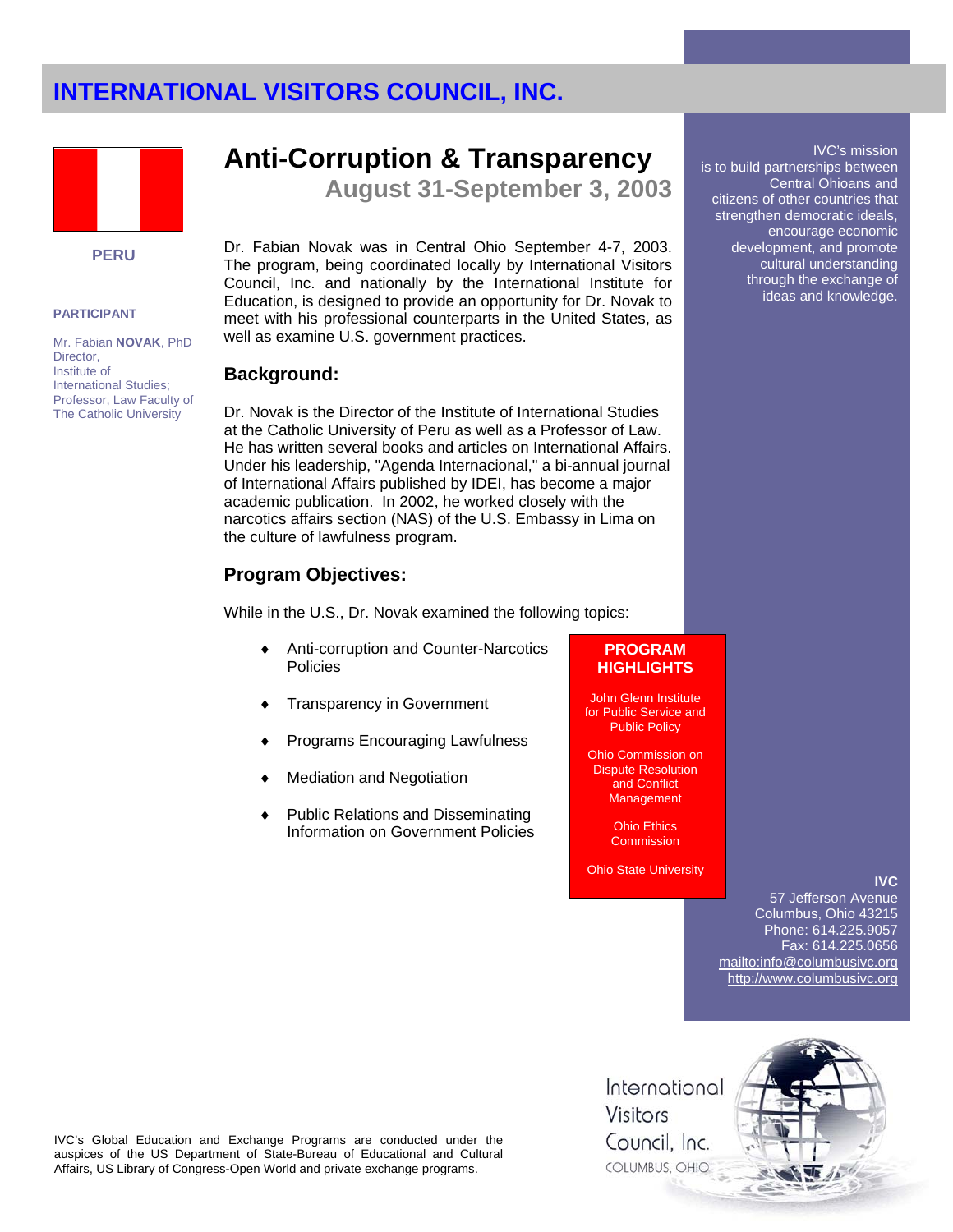

### **NIGERIA**

#### **PARTICIPANTS**

**Mr. Emmanuel Akunke AKOMAYE**  Special Adviser to the Minister of Justice **Nigeria** 

#### **Col. Muhammad Inuwa IDRIS**

Staff Officer to the National Security **Adviser** Colonel, Nigerian Army **Nigeria** 

#### **Mr. Stephen Asagiede ORONSAYE**

Principal Secretary to the President, Permanent Secretary, The Presidency **Nigeria** 

**Dr. Aliyu Modibbo UMAR** Special Assistant to the Chief of Staff to the President **Nigeria**

**Mr. Sabo Yakubu UMAR** Special Assistant to the Minister of Justice **Nigeria** 

**Mr. Ronn Francis**  USDOS English Language Officer

## **Capacity Building for Sustainable Development**

**September 21-24, 2003** 

A delegation of five governmental advisors from Nigeria was in Central Ohio September 21-24, 2003. The program, being coordinated locally by International Visitors Council, Inc. and nationally by the Meridian International Center, is designed to provide these visitors an opportunity to examine ethics and transparency in U.S. government.

### **Program Objectives:**

These five participants are all top technocrats in the Nigerian government, working very closely with President Obasanjo and his advisers. Their common areas of interest included:

- Accountability and transparency;
- ♦ Institutional capacity building and managing the electoral process;
- Relationship between the civil service bureaucracy and political office holders;
- National security in a democracy;
- The judiciary in a democracy;
- Constitutionalism and federalism.

### The program accomplished the following:

- Introduce participants to the role and structure of ethical systems and accountability in the US government;
- ♦ Improve their understanding of the separation of powers and division of roles and authority between the executive and legislative arms of government;
- Provide the participants with an opportunity to observe the working relationship between civil servants on one hand and political office holders on the other;
- Give the participants a deeper understanding of the democratic forms of government in the US, the role of the military in a democracy, and the rights of citizens to know what their government is doing on their behalf.

## **ITINERARY**

Office of the Governor

Office of the Mayor, **Columbus** 

Ohio Legislative Services Commission

Ohio Secretary of **State** 

### **IVC**

57 Jefferson Avenue Columbus, Ohio 43215 Phone: 614.225.9057 Fax: 614.225.0656 mailto:info@columbusivc.org http://www.columbusivc.org

IVC's Global Education and Exchange Programs are conducted under the auspices of the US Department of State-Bureau of Educational and Cultural Affairs, US Library of Congress-Open World and private exchange programs.

International Visitors Council. Inc. COLUMBUS, OHIO



IVC's mission

is to build partnerships between Central Ohioans and citizens of other countries that strengthen democratic ideals, encourage economic development, and promote cultural understanding through the exchange of ideas and knowledge.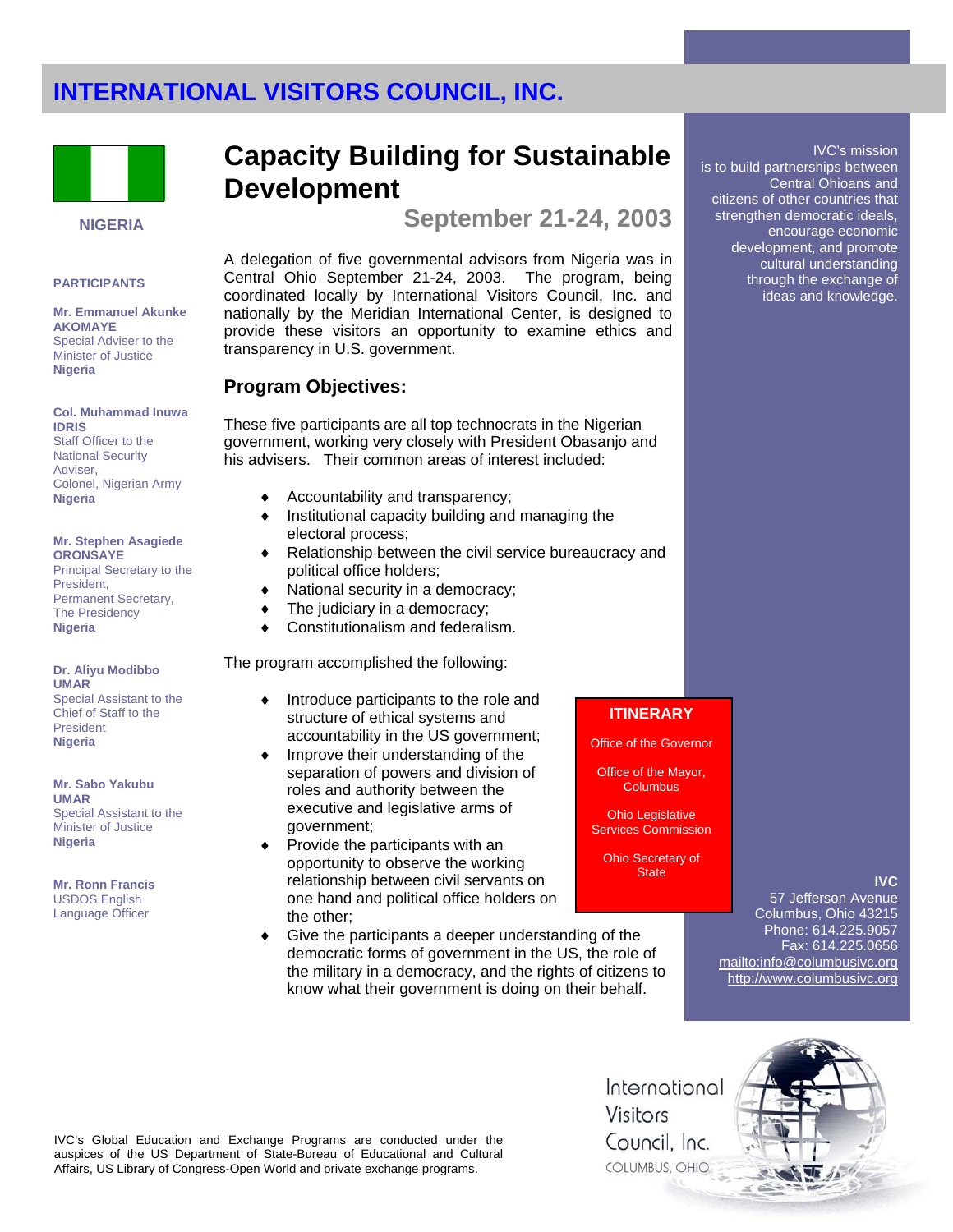

#### **SERBIA**

#### **PARTICIPANTS**

**Mr. Tomislav BJELOGRLIC**  General Manage,r LOLA-UTVA-V

**Mr. Zoran DAMJANOVIC** Director, Jugoimport Mont Podgorica

**Mr. Aleksander LIJAKOVIC**  Head of Promotion **Department** Marketing and Development Executive,

**Mr. Radomir LJUJIC**  General Manager, Sloboda Company

Yugoimport

**Mr. Miroljub MARJANOVIC** Director of Production Prva Iskra Baric

**Mr. Stevan NIKCEVIC** Director General, Yugoimport

## **Conversion of the Defense Industry**

**October 5-8, 2003** 

A delegation of seven leaders from Serbia was in Central Ohio October 5-8, 2003. The program, being coordinated locally by International Visitors Council, Inc. and nationally by the Meridian International Center, is designed to provide these visitors an opportunity to examine the conversion of the defense industry.

## **Program Objectives:**

- Help the Serbia and Macedonia Government convert the Serbian defense industry to civilian production and trade
- How American companies and communities recovered from the reduced military budgets that they had depended on
- What types of industries communities attracted to fill the void left by military base closings and factory reductions
- Successful defense conversion partnerships between the U.S. and the countries of the former Soviet Union
- Conversion of military facilities into facilities for civilian purposes
- ♦ Professional training programs for displaced defense industry workers
- Some promising examples of defense conversion
- Sites of closed of military bases and its effect on businesses that depended on them

## **Program Highlights**

City of Kettering Development Manager

Schottenstein's Airport Facilities Management

The Central Ohio **Aerospace** Technology Center

Airport Planner for Columbus Airport **Authority** 

## **IVC**

IVC's mission

Central Ohioans and

is to build partnerships between

citizens of other countries that strengthen democratic ideals, encourage economic development, and promote cultural understanding through the exchange of ideas and knowledge.

57 Jefferson Avenue Columbus, Ohio 43215 Phone: 614.225.9057 Fax: 614.225.0656 mailto:info@columbusivc.org http://www.columbusivc.org



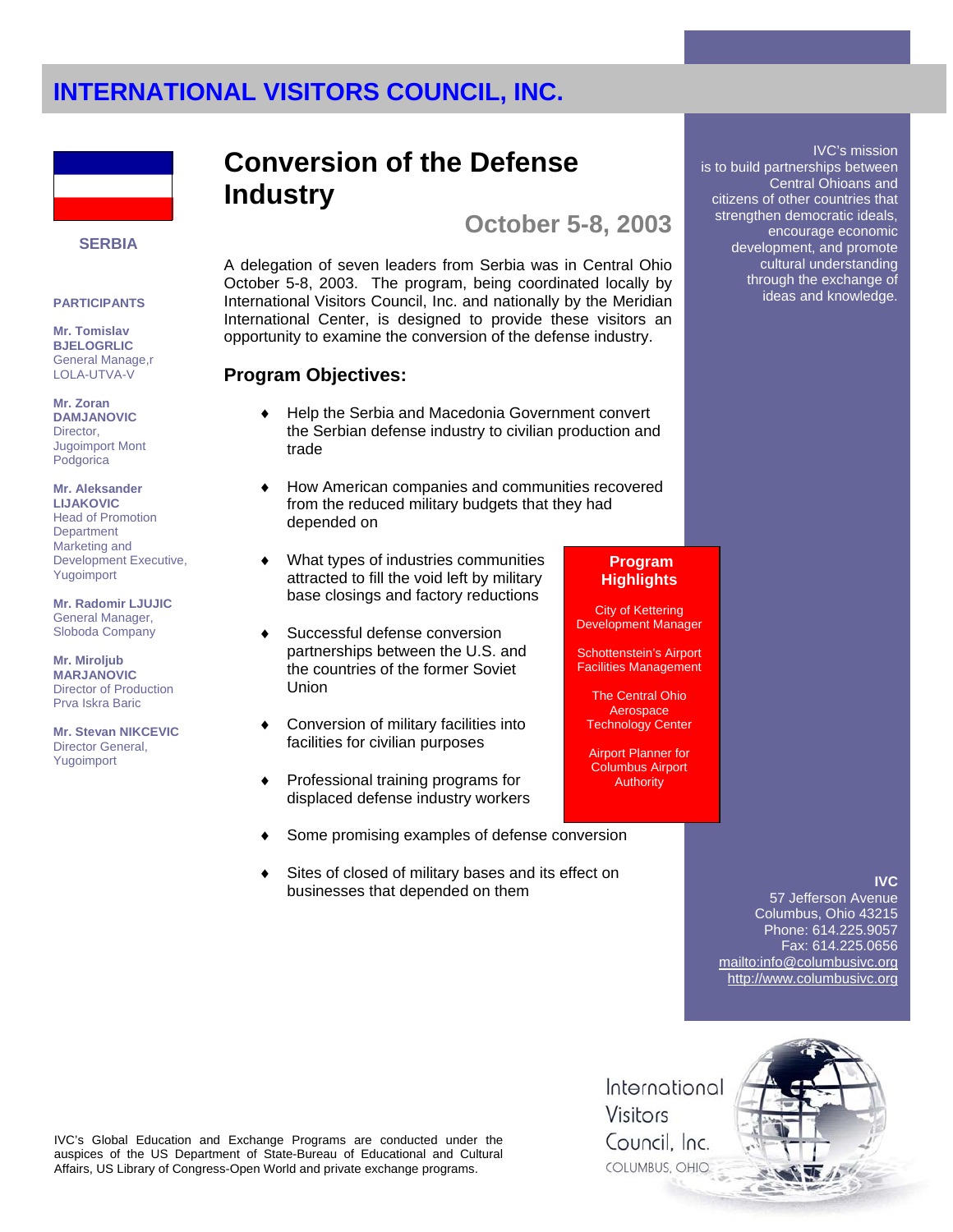

With the tragic events of 9/11 and the subsequent U.S. invasion of Afghanistan and Iraq, people of the Islamic faith in the United States have been the targets of distrust and hatred.

In an effort to bring together the Muslim and non-Muslim segments of the Central Ohio community, IVC has developed a series of neighborhood dialogues to encourage interaction and mutual learning among Americans of all faiths.

This project is administered by the **National Council for International Visitors** and is sponsored by the **U.S. Department of State, Bureau of Public Affairs, Office of Public and** 

**Intergovernmental Liaison.**

#### **LOCAL PARTNERS**

**Council on American-Islamic Relations, Ohio**

**Interfaith Association of Central Ohio** 

**International Institute for Democracy**

**North American Interfaith Network** 

**OSU—Middle East Studies Center** 

#### **Sunrise Academy**



## "Diverse Traditions, Common Ideals" A Neighborhood Dialogue Series

As became evident in the dialogues IVC held over the past three months, there was a tremendous need to bring together the Muslim and non-Muslim segments of the Central Ohio community to encourage interaction and mutual learning among Americans of all faiths. IVC partnered with the Interfaith Association of Central Ohio, North American Interfaith Network, and the Council for American Islamic Relations-Ohio, Sunrise Academy, the Ohio State University-Middle East Studies Center and the International Institute for Democracy, and the Columbus Metropolitan Library. These institutions brought diversity, expertise and exposure to the project and IVC looks forward to partnering with them again in the future.

As outlined below, IVC brought three neighborhood dialogues and a public event to the Columbus Community.

### Jun. 10, 2003 Muhammad-Legacy of a Prophet

Held at the OSU-Longaberger House the first neighborhood dialogue was facilitated by Ahmad Al-Akhras, President of the Council on American-Islamic Relations-Ohio. Twenty-five people were in attendance to view the PBS documentary "Muhammad: Legacy of a Prophet". The audience was about half Muslim and half non-Muslim, which made for some interesting questions.

### Jul. 17, 2003 Women in Islam

The second dialogue was held at Sunrise Academy, an Islamic School. Ms. Dee Stickley-Miner of West Ohio United Methodist facilitated this discussion featuring Dr. Asma Mobin-Uddin, Vice President of the Council on American-Islamic Relations-Ohio. Thirty people were in attendance and a lively discussion about the roles and beliefs of women in Islam followed.

Jul. 31, 2003 The American Muslims: Who are they? The Columbus Metropolitan Library was the site of our third dialogue. Twenty-six people joined Dr. Rev. Les Stansbury as he expertly facilitated this group discussion supported by a representative of the Muslim community.

Aug. 9-12, 2003 Journeys of Faith, Freedom and Justice This three-day series of workshops was held at The Ohio State University. Three hundred people were in attendance and sat at mixed-faith tables to encourage dialogue. Dr. Rita Gross discussed "Learning How to Live in a Religiously Plural World." This was also the annual conference of the North American Interfaith Association.

### IVC's mission

is to build partnerships between Central Ohioans and citizens of other countries that strengthen democratic ideals, encourage economic development, and promote cultural understanding through the exchange of ideas and knowledge.





#### **IVC**

57 Jefferson Avenue Columbus, Ohio 43215 Phone: 614.225.9057 Fax: 614.225.0656 mailto:info@columbusivc.org http://www.columbusivc.org

IVC's Global Education and Exchange Programs are conducted under the auspices of the US Department of State-Bureau of Educational and Cultural Affairs, US Library of Congress-Open World and private exchange programs.